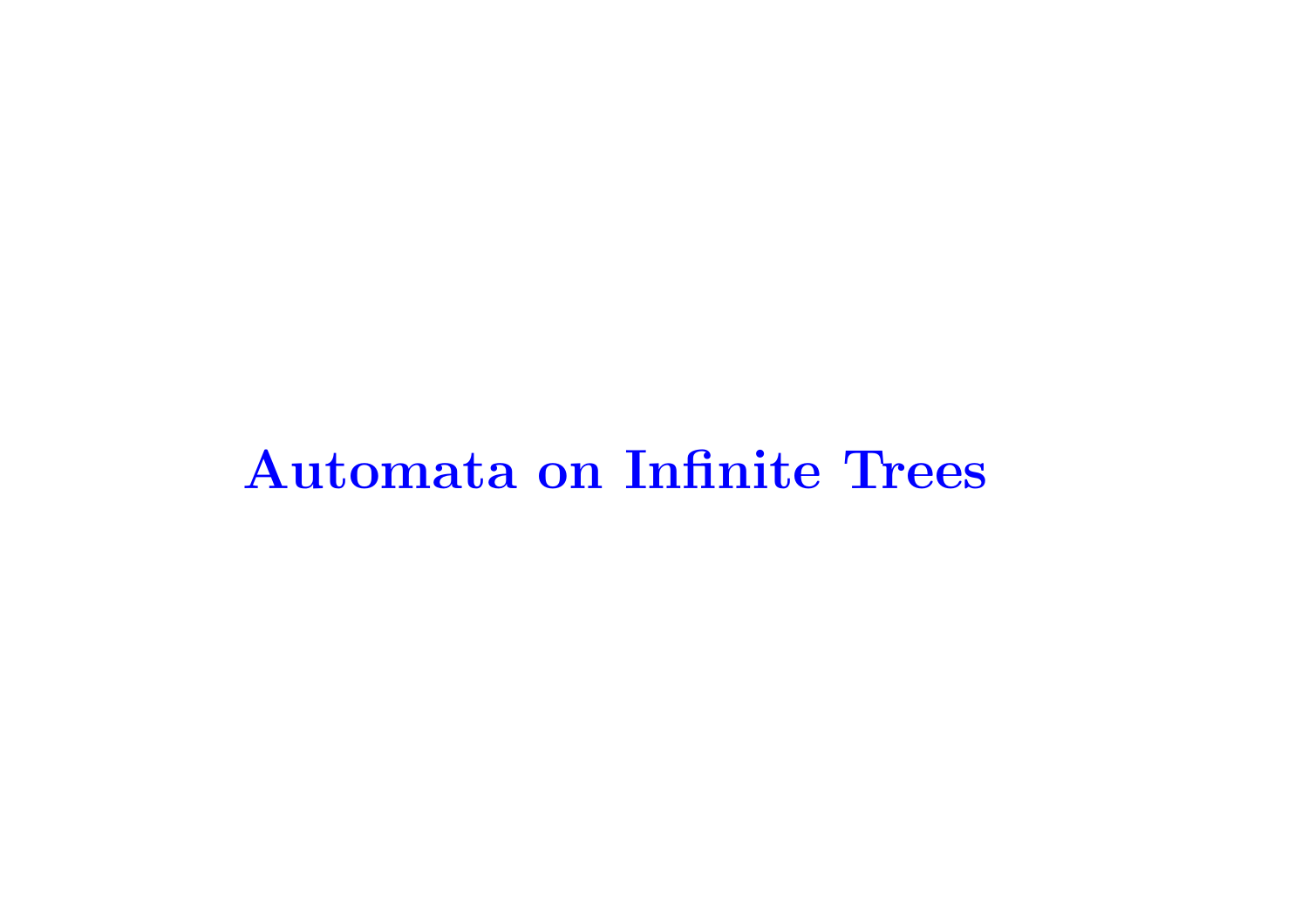#### Infinite Binary Trees

We consider the *infinite complete binary tree*  $t: \{0, 1\}^* \to \Sigma$  over an unranked alphabet  $\Sigma = \{a, b, c, \ldots\}.$ 

Let  $t: D \to \Sigma$ , where  $D \subseteq \mathbb{N}^*$  is a prefix-closed set be a k-ary tree.

We encode t as an infinite binary tree  $T: \{0, 1\}^* \to \Sigma_{\perp}$ , where:

• for all positions  $n_1 n_2 \dots n_p \in D$ ,  $n_i < k$ , we have

 $T(1^{n_1}01^{n_2}0\ldots 1^{n_p})=t(n_1n_2\ldots n_p)$ 

•  $T(x) = \perp$  if  $x \notin \{1^{n_1}01^{n_2}0\dots1^{n_p} \mid n_1n_2\dots n_p \in D\}.$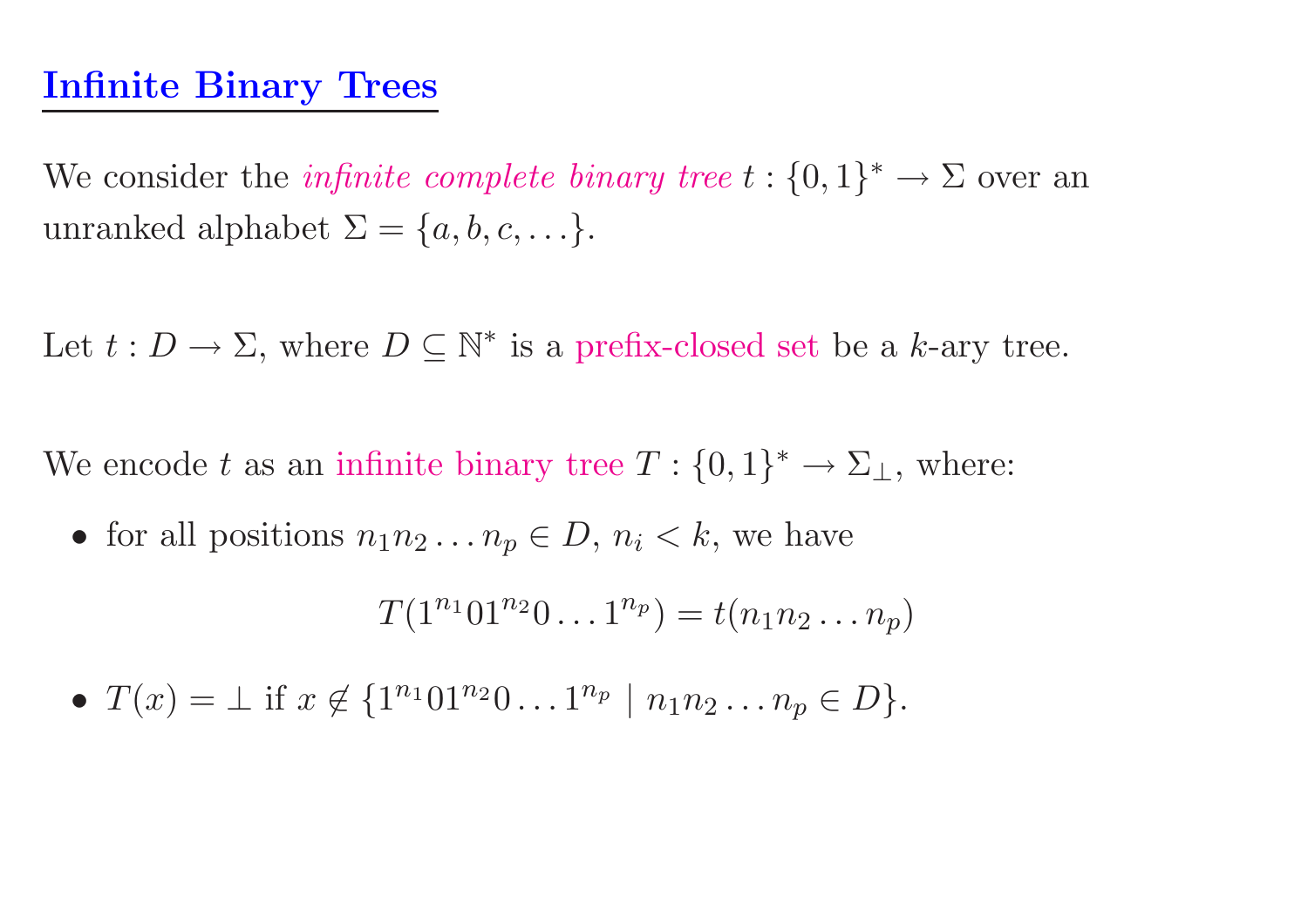# Büchi Automata on Infinite Trees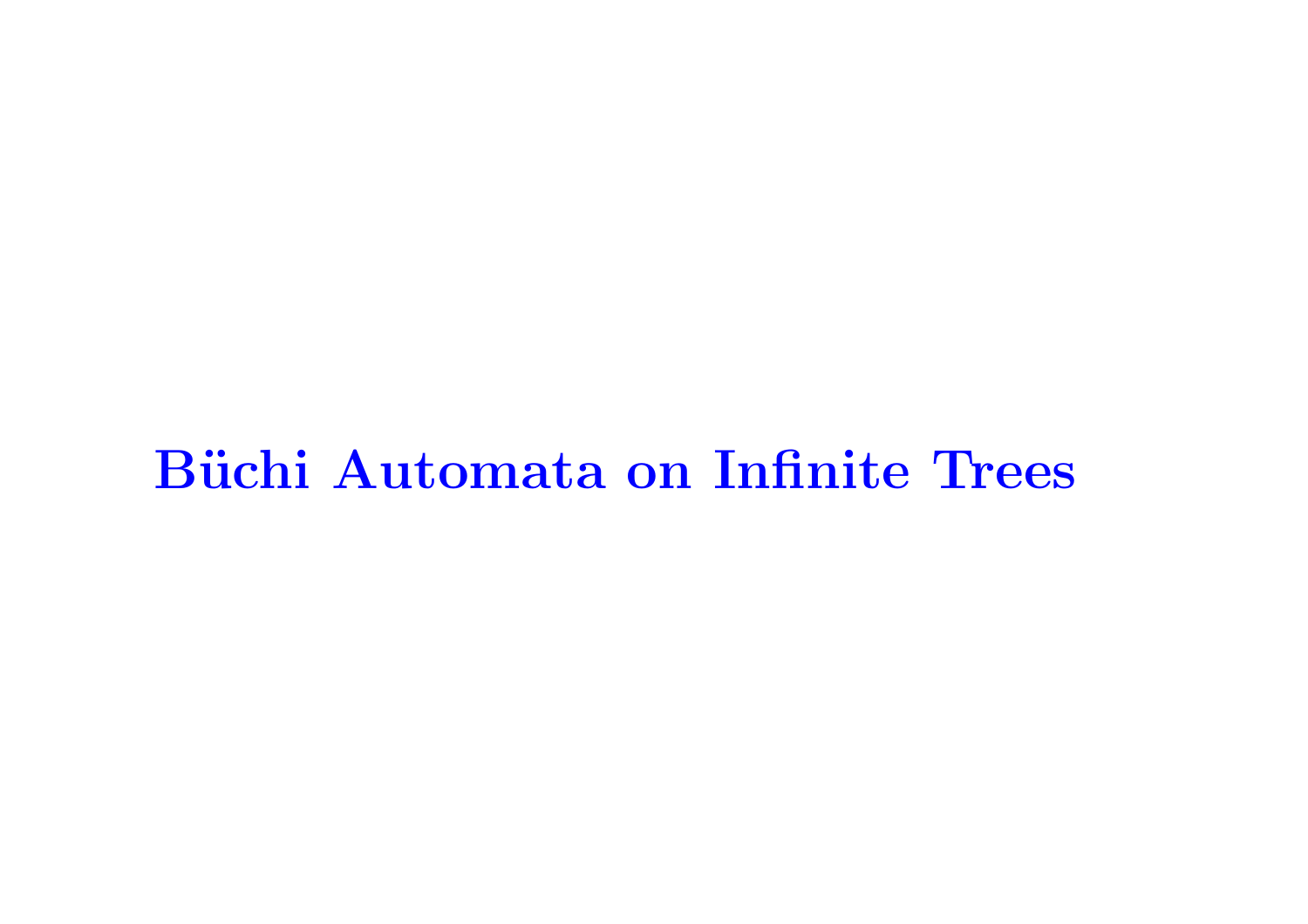# Definition

A Büchi tree automaton over  $\Sigma$  is  $A = \langle S, I, T, F \rangle$ , where:

- $S$  is a finite set of states,
- $I \subseteq S$  is a set of *initial states*,
- $T: S \times \Sigma \longrightarrow 2^{S \times S}$  is the transition relation,
- $F \subseteq S$  is the set of final states.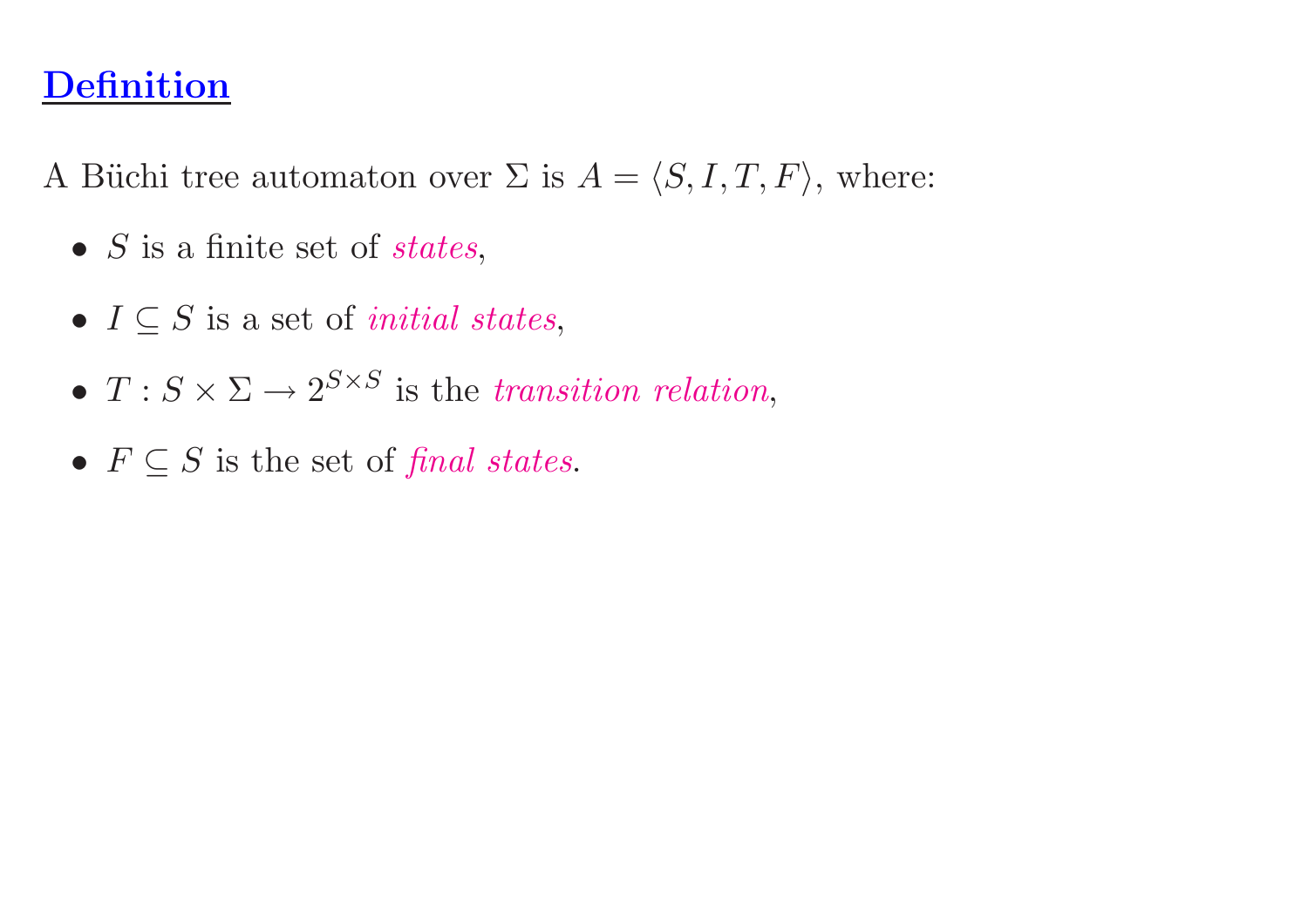#### Runs

A run of A over a tree  $t : \{0,1\}^* \to \Sigma$  is a mapping  $\pi : \{0,1\}^* \to S$  such that, for each position  $p \in \{0,1\}^*$ , where  $q = \pi(p)$ , we have:

- if  $p = \epsilon$  then  $q \in I$ , and
- if  $q_i = \pi(p_i)$ ,  $i = 0, 1$  then  $\langle q_0, q_1 \rangle \in T(q, t(p))$ .

If  $\pi$  is a run of A and  $\sigma$  is a path in t, let  $\pi_{\sigma}$  denote the path in  $\pi$ corresponding to  $\sigma$ .

A run  $\pi$  is said to be *accepting*, if and only if for every path  $\sigma$  in t we have:

 $\inf(\pi_{\vert\sigma})\cap F\neq\emptyset$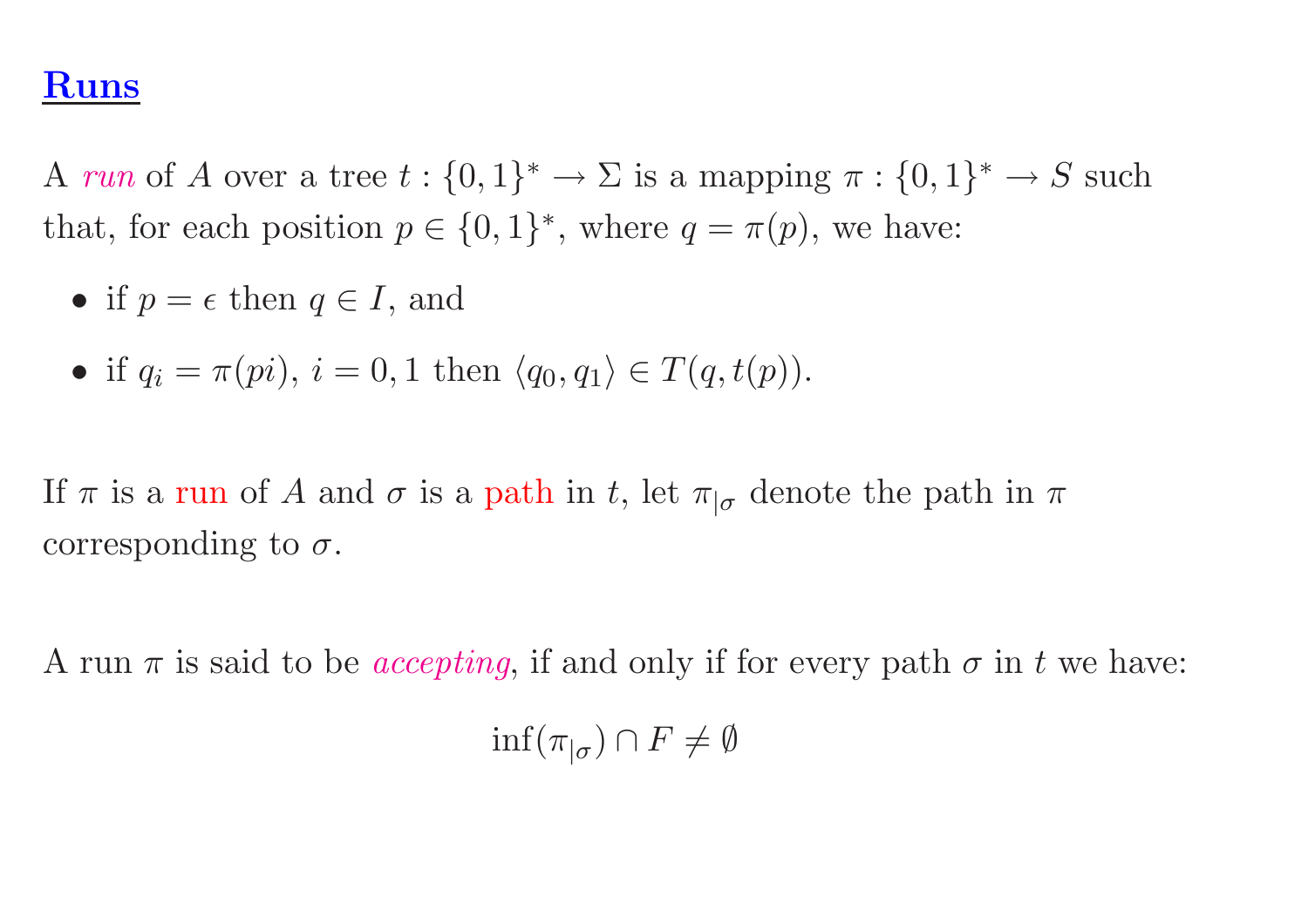For every Büchi automaton  $A$  there exists a complete Büchi automaton  $A'$ such that  $\mathcal{L}(A) = \mathcal{L}(A')$ .

**Theorem 1** The class of Büchi-recognizable tree languages is closed under union, intersection and projection.

Let 
$$
A_i = \langle S_i, I_i, T_i, F_i \rangle
$$
,  $i = 1, 2$ , where  $S_1 \cap S_2 = \emptyset$ .

Let  $A_{\cup} = \langle S_1 \cup S_2, I_1 \cup I_2, T_1 \cup T_2, F_1 \cup F_2 \rangle$ .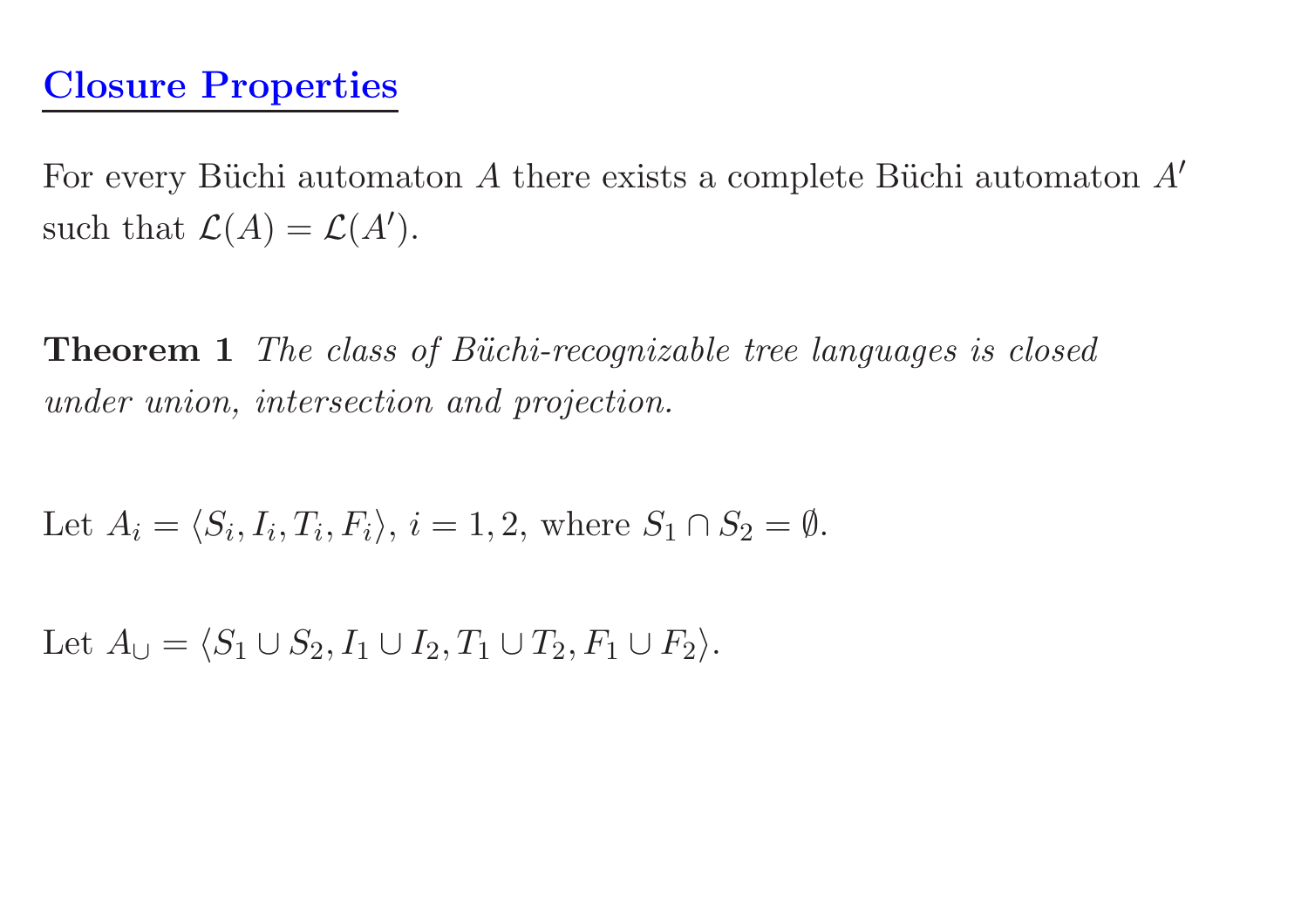# Closure Properties

Let  $A_{\cap} = \langle S, I, T, F \rangle$  where:

- $S = S_1 \times S_2 \times \{0, 1, 2\}$
- $I = I_1 \times I_2 \times \{1\}$
- for any  $s, s_1, s_2 \in S_1$ ,  $s', s'_1, s'_2$  $y_2' \in S_2, a, b \in \{0, 1, 2\}$ :

 $\langle (s_1,s'_1,b),(s_2,s'_2,b)\rangle\in T((s,s',a),\sigma)$ 

iff  $\langle s_1, s_2 \rangle \in T(s, \sigma), \, \langle s_1', s_2' \rangle \in T(s', \sigma)$  and:

\n- 1. if 
$$
a = 0
$$
 or  $(a = 1 \text{ and } s \notin F_1)$ , then  $b = 1$
\n- 2. if  $(a = 1 \text{ and } s \in F_1)$  or  $(a = 2 \text{ and } s \notin F_1)$ , then  $b = 2$
\n- 3. if  $a = 2$  and  $s' \in F_2$ , then  $b = 0$
\n

•  $F = S \times S \times \{0\}$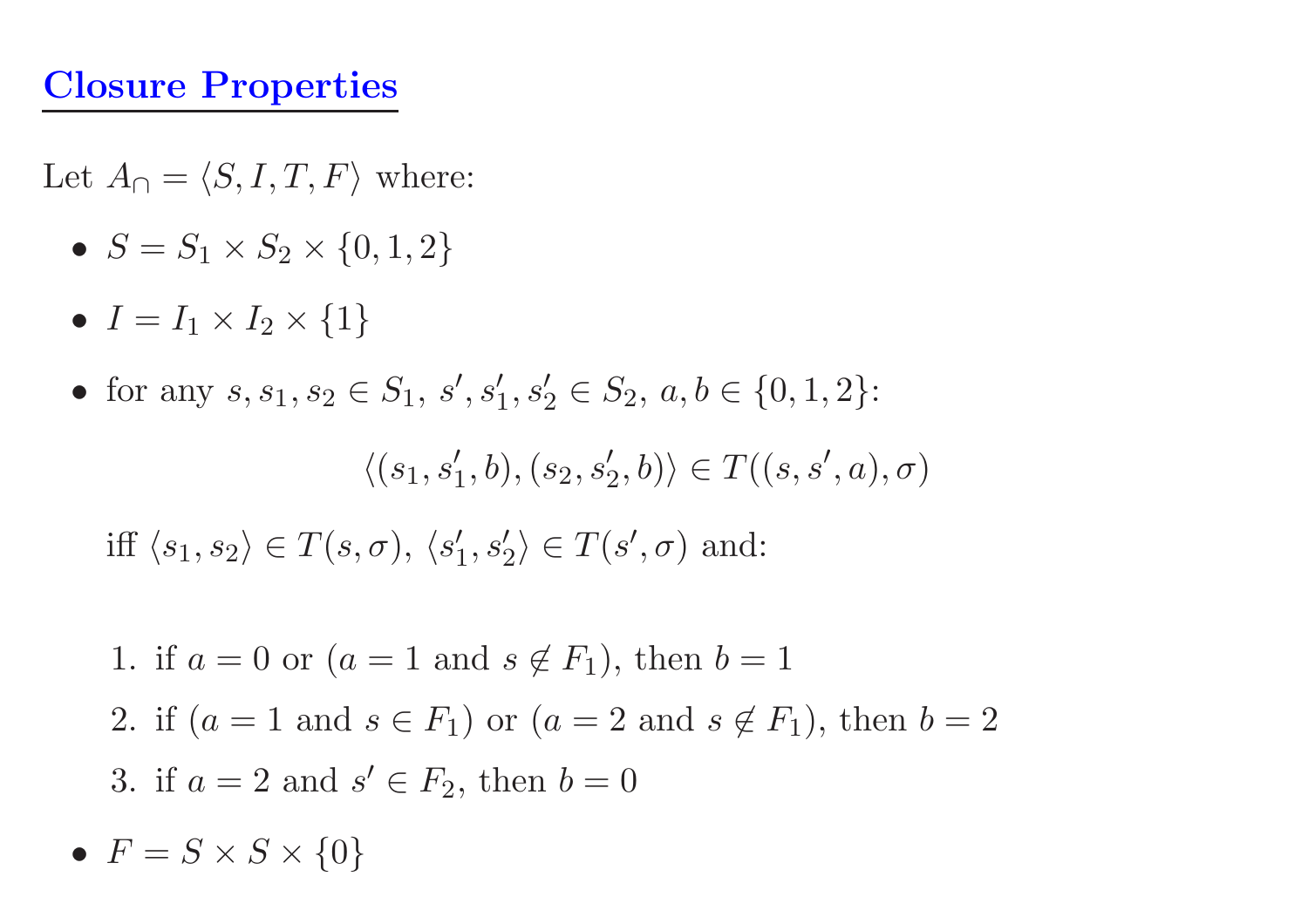#### Emptiness of Büchi Automata

Let  $A = \langle S, I, T, F \rangle$  be a Büchi tree automaton where  $F = \{s_1, \ldots, s_m\},\$ and  $\pi: \{0,1\}^* \to S$  be a successful run of A on the tree  $t \in \mathcal{T}(\Sigma)$ .

For any  $s \in S$ , and any  $u \in \{0,1\}^*$ , let

 $d^{\pi}_{\cdot\cdot}$  $\overline{u}$  $=\{w \in u \cdot \{0,1\}^* \mid \pi(v) \notin F, \text{ for all } u < v < w\}$ 

By König's lemma,  $d_u^{\pi}$  is finite for any  $u \in \{0,1\}^*$ .

If  $\pi(u) = s$ , let  $t_s^{\pi}$  be the restriction of t to  $d_u^{\pi}$ . Let

 $T_s = \{ t_s^{\pi}$  $\frac{\pi}{s}$  |  $\pi$  is a successful run of A on t}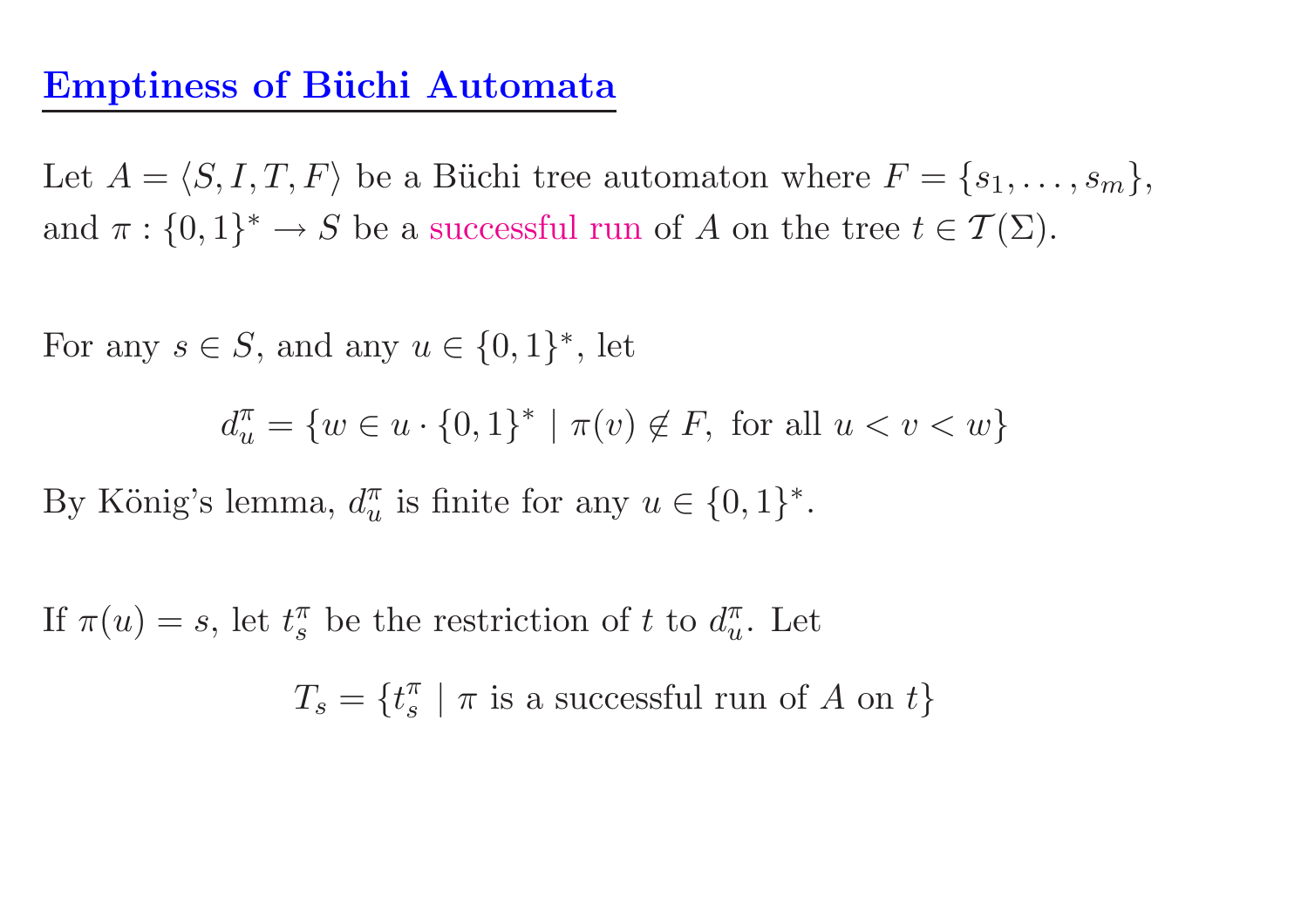#### Emptiness of Büchi Automata

If  $\vec{s} = \langle s_1, \ldots, s_m \rangle$ :  $\mathcal{L}(A) = \bigcup T_{s_0} \cdot_{\vec{s}} \langle T_{s_1}, \dots, T_{s_m} \rangle^{\omega \vec{s}}$  $s_0 \in I$ 

Conversely, the expression above denotes a Büchi-recognizable tree language.

Let  $A = \langle S, I, T, F \rangle$  be a Büchi tree automaton. For each  $s \in S$  let  $T_s$  be the rational tree language defined above. Eliminate from  $S$  (and  $T$ ) all states s such that  $T_s = \emptyset$ , and let S' be the resulting set of states.

We claim that  $\mathcal{L}(A) \neq \emptyset \iff S' \cap I \neq \emptyset$ .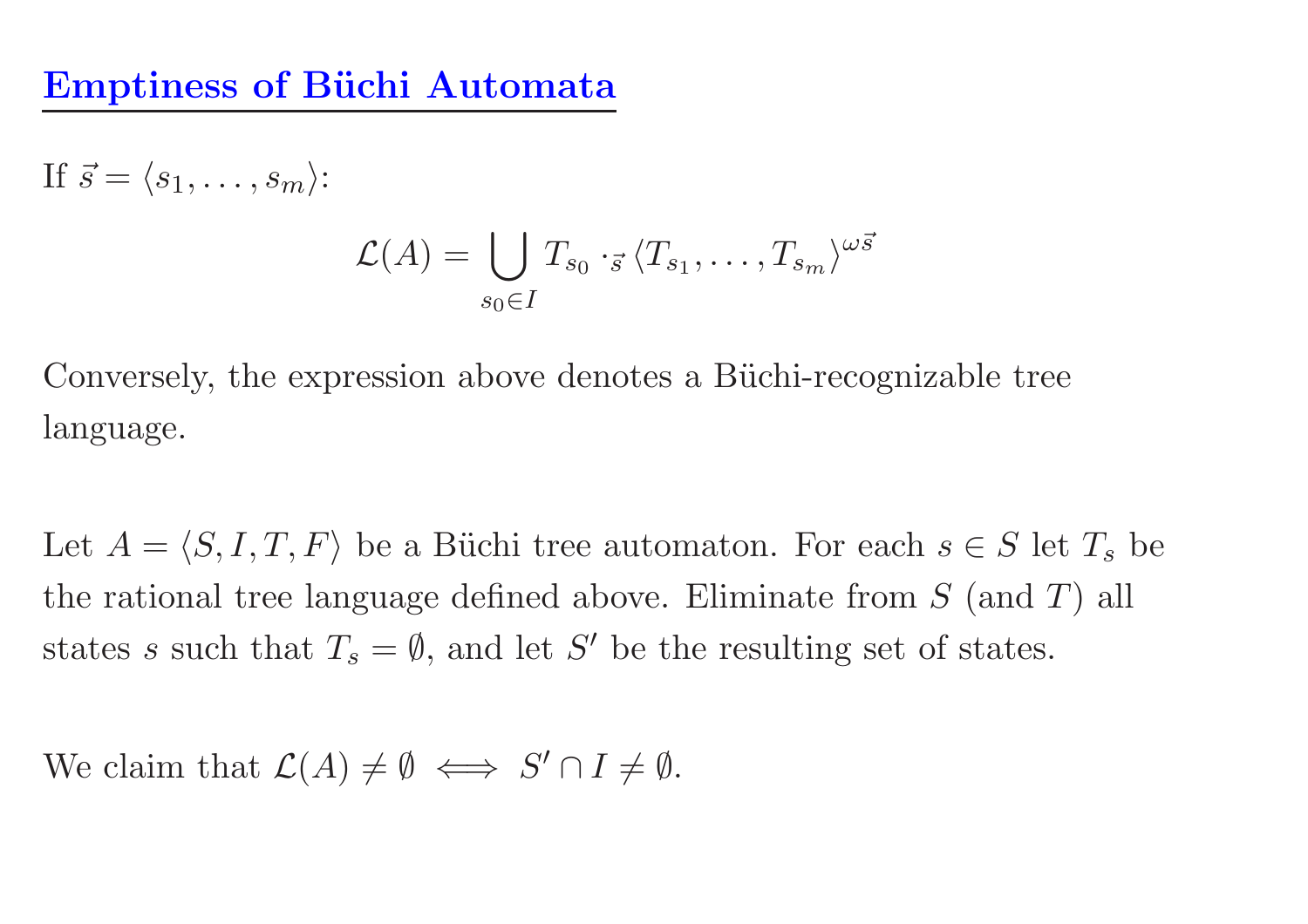#### The Complement Problem

Let  $\Sigma = \{a, b\}, \mathcal{T}_0 = \{t \in \mathcal{T}^\omega(\Sigma) \mid \text{some path in } t \text{ has infinitely many } a\text{'s}\}\$ 

 $\mathcal{T}_0$  is Büchi recognizable.

Let  $A = \langle \{s_0, s_1, s_a, s_b\}, \{s_0\}, T, \{s_1, s_a\} \rangle$ , where T is defined by:

$$
a(s_{0,a,b}) \rightarrow \{\langle s_1, s_a \rangle, \langle s_a, s_1 \rangle\}
$$
  
\n
$$
b(s_{0,a,b}) \rightarrow \{\langle s_1, s_b \rangle, \langle s_b, s_1 \rangle\}
$$
  
\n
$$
a(s_1) \rightarrow \{\langle s_1, s_1 \rangle\}
$$
  
\n
$$
b(s_1) \rightarrow \{\langle s_1, s_1 \rangle\}
$$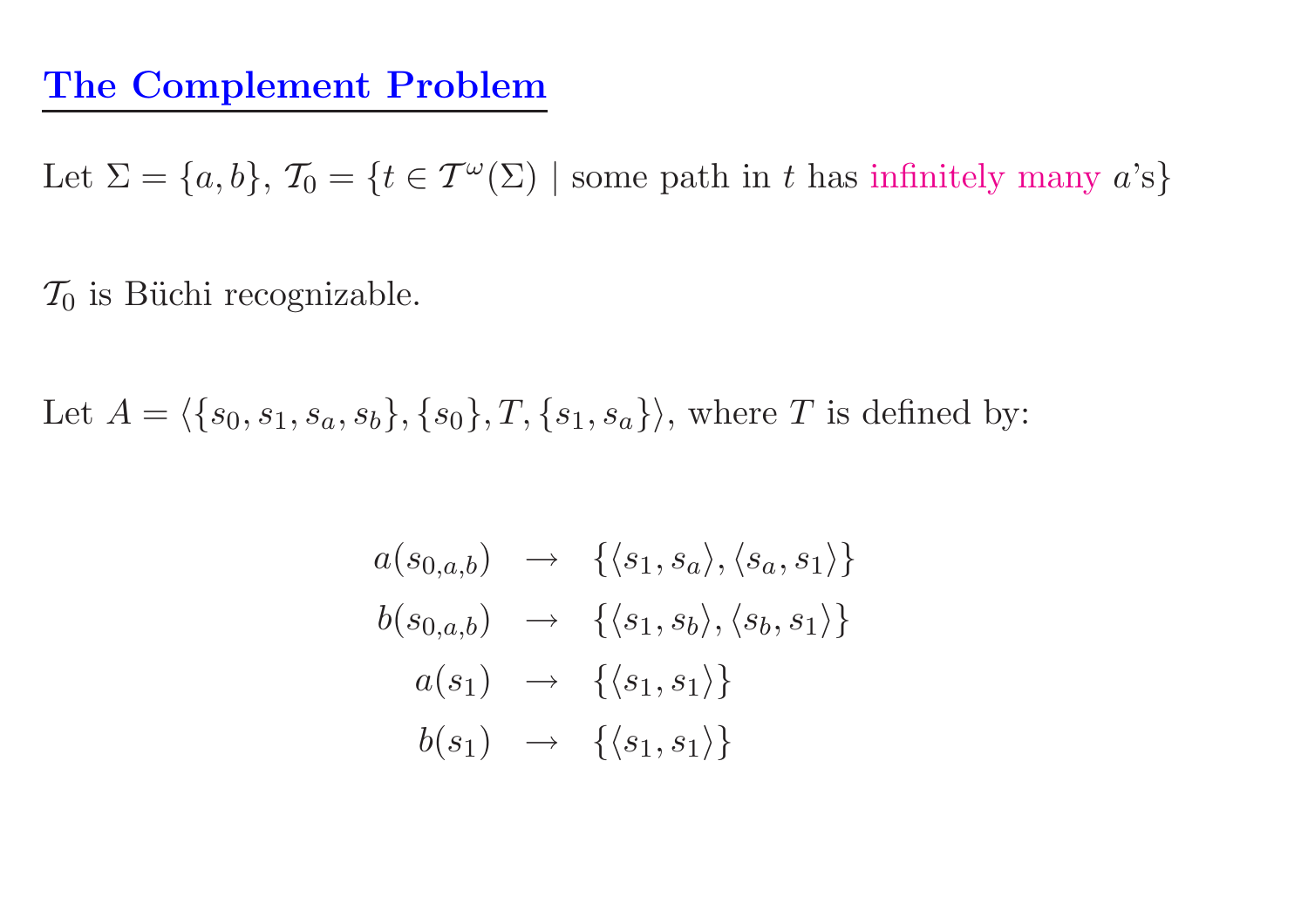#### The Complement Problem

Let  $\mathcal{T}_1 = \mathcal{T}^{\omega}(\Sigma) \setminus \mathcal{T}_0 = \{t \in \mathcal{T}^{\omega}(\Sigma) \mid \text{all paths in } t \text{ have finitely many } a \text{'s}\}.$ 

We show that  $\mathcal{T}_1$  cannot be recognized by a Büchi tree automaton.

Let  $T_n: \{0,1\}^* \to \Sigma$  be the language of trees

$$
t_n(p) = \begin{cases} \n\text{a} & \text{if } p \in \{\epsilon, 1^{m_1} 0, 1^{m_1} 0 1^{m_2} 0, \dots, 1^{m_1} 0 1^{m_2} 0 \dots 1^{m_n} 0 \mid m_1, \dots m_n \in \mathbb{N} \} \\ \n\text{b} & \text{otherwise} \n\end{cases}
$$

Obviously,  $T_n \subset \mathcal{T}_1$ , for all  $n \in \mathbb{N}$ .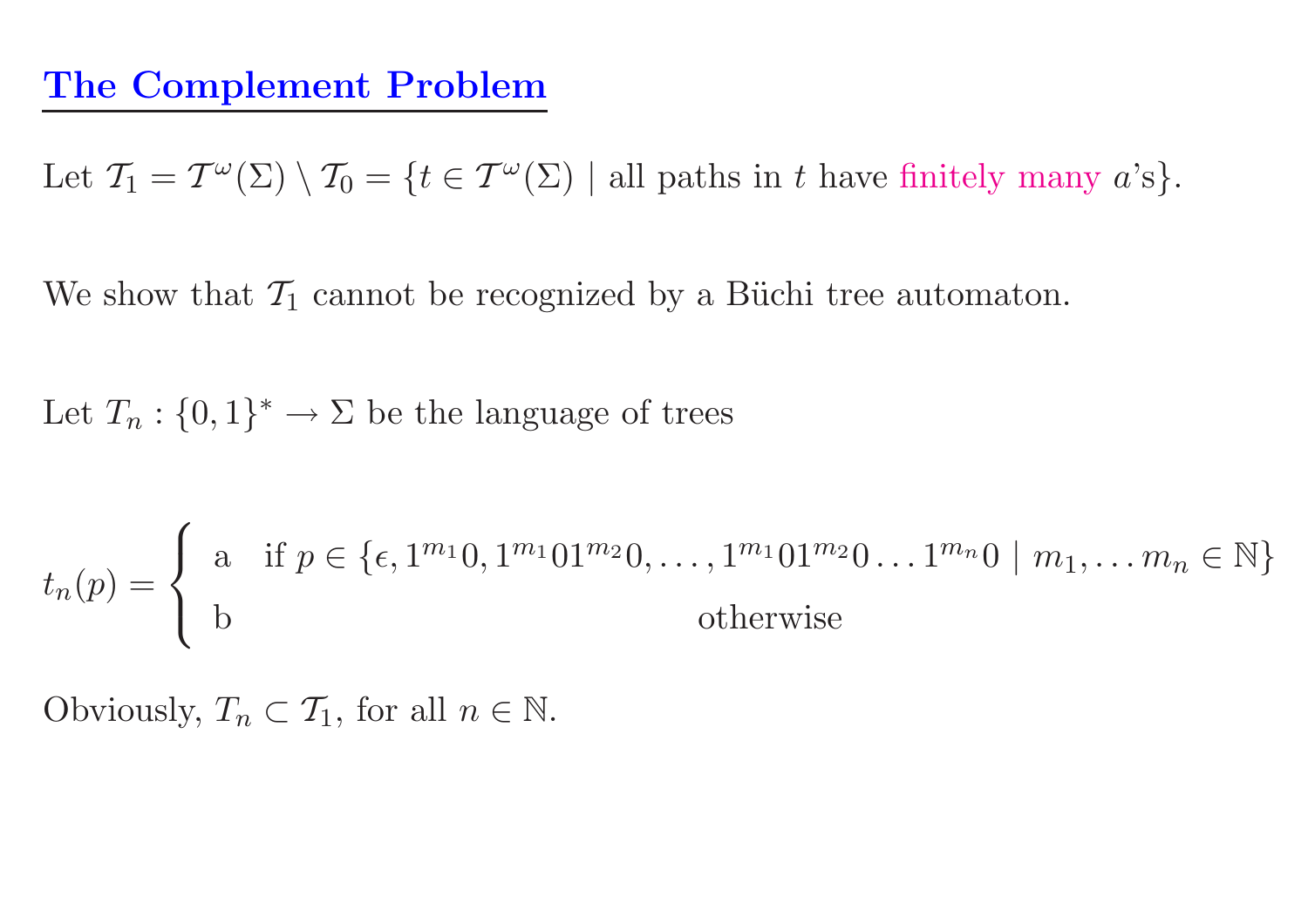We show, by induction on  $n \geq 2$ , that, for all Büchi automata A with  $n-1$  states, and all  $t_m \in \mathcal{L}(A) \cap T_m$ , with  $1 \leq m \leq n$ :

• there exists a path  $\sigma$  in  $t_m$  and  $u < v < w < \sigma$ , such that  $\pi(u) = \pi(w) = s \in F$  and  $t_m(v) = a$ .

Then  $\pi = r_1 \cdot_s r_2 \cdot_s r_3$ , and  $r_1 \cdot_s r_2^{\omega s}$  is a successful run on  $q_1 \cdot q$  $\frac{\omega}{2}$ , which contains a path with infinitely many  $a$ .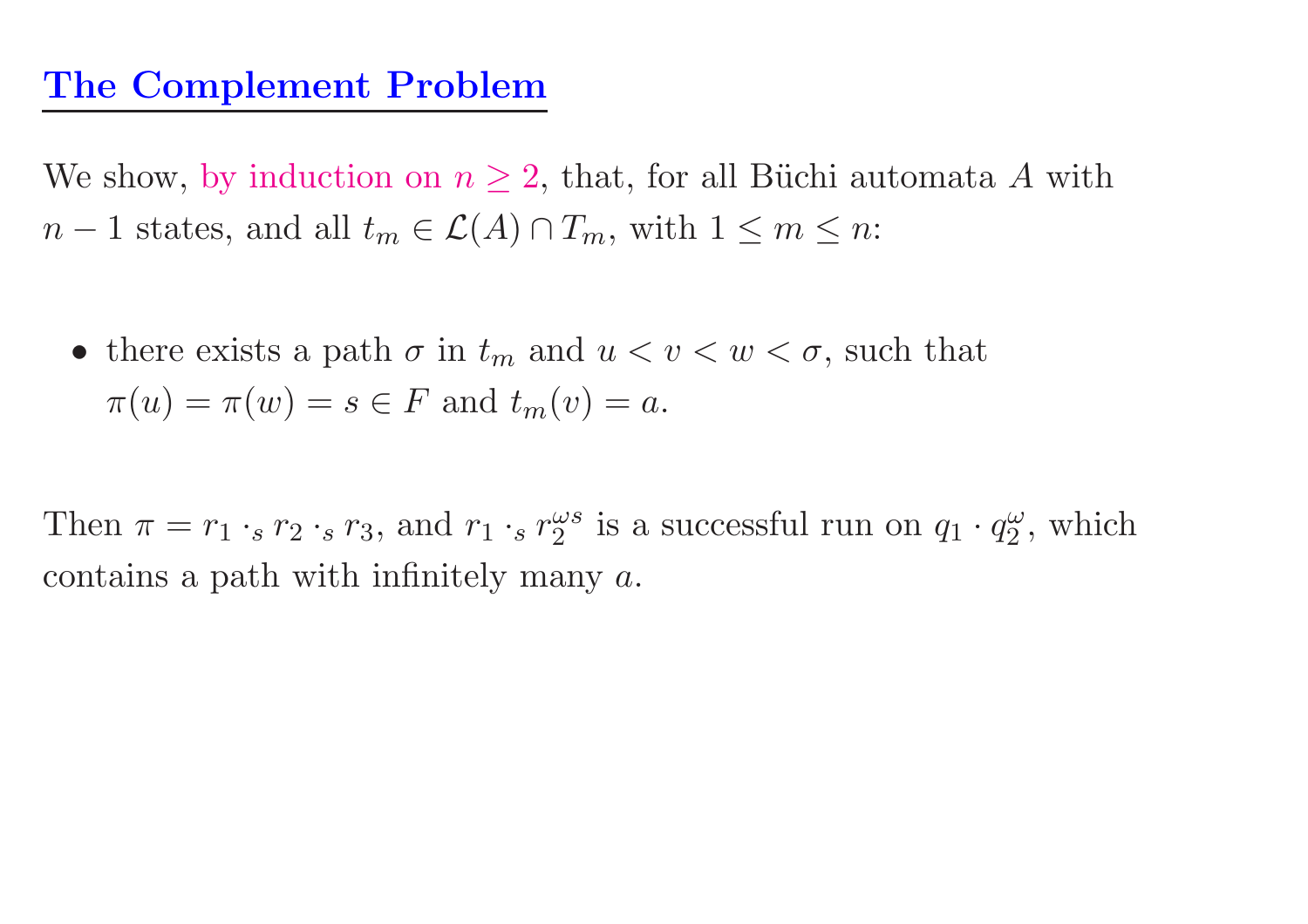# Müller Automata on Infinite Trees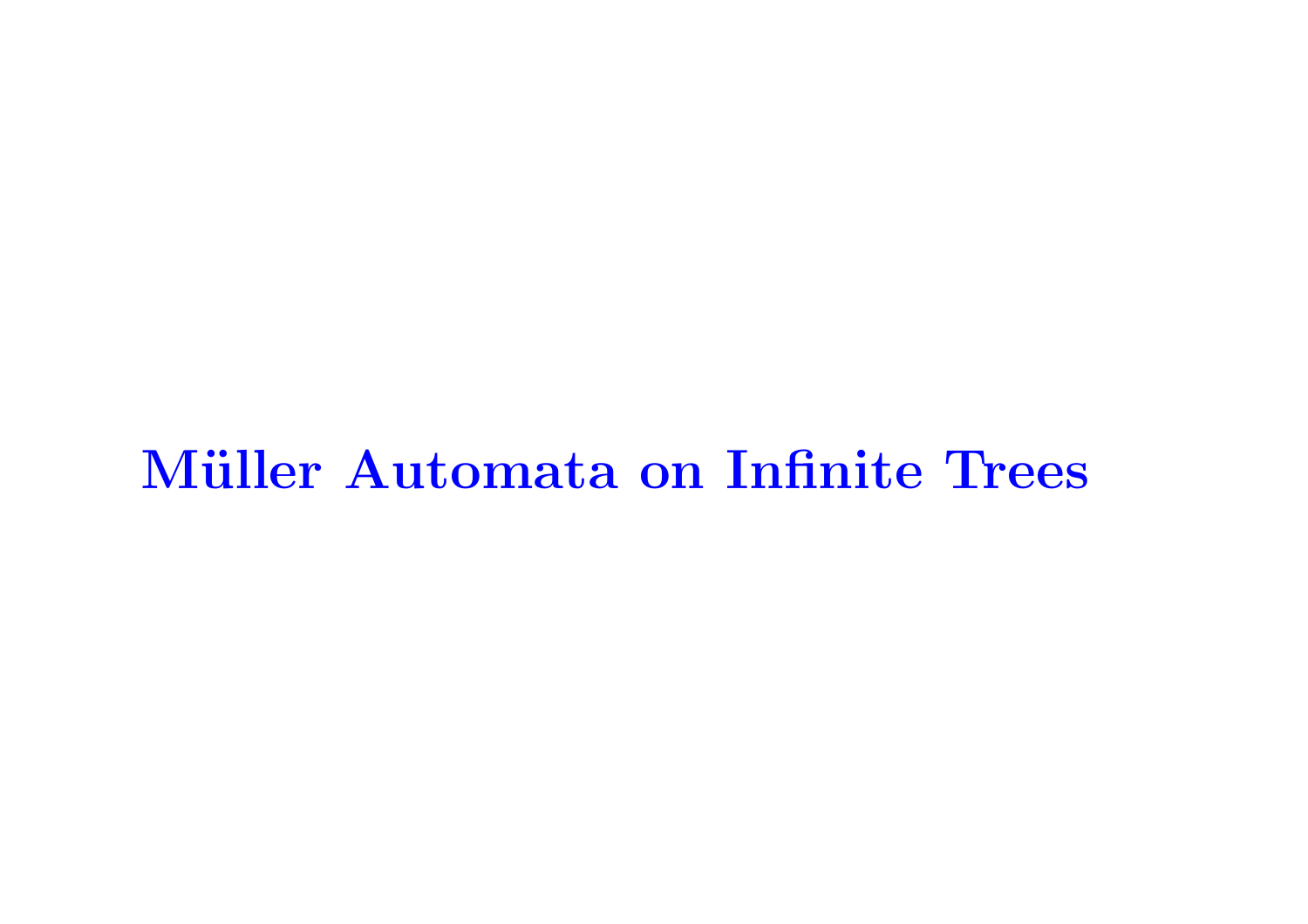## Definition

A Müller tree automaton  $\Sigma$  is  $A = \langle S, I, T, \mathcal{F} \rangle$ , where:

- $S$  is a finite set of *states*,
- $I \subseteq S$  is a set of *initial states*,
- $T : S \times \Sigma \rightarrow 2^{S \times S}$  is the transition function,
- $\mathcal{F} \subset 2^S$ , is the set of accepting sets.

A run  $\pi$  of A over t is said to be *accepting*, iff for every path  $\sigma$  in t:

 $\inf(\pi_{|\sigma}) \in \mathcal{F}$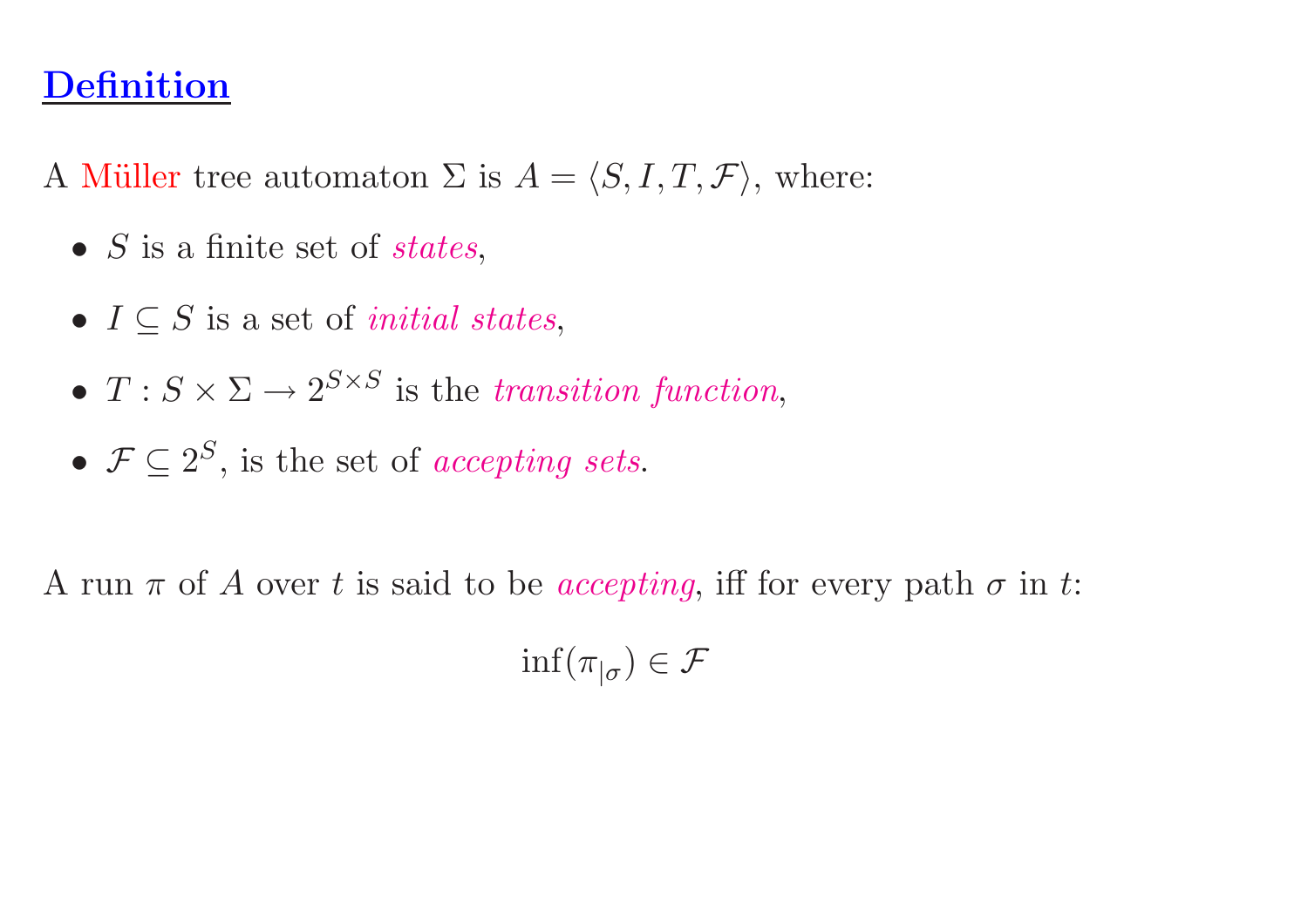The class of Müller-recognizable tree languages is closed under union and intersection.

For union, the proof is exactly as in the case of Büchi automata. For  $A_{\cup}$ , the set of accepting sets is the union of the sets  $\mathcal{F}_i$ ,  $i = 1, 2$ .

For intersection, let  $A_{\cap} = \langle S_1 \times S_2, I_1 \times I_2, T, \mathcal{F} \rangle$ , where:

- $\langle (s_1, s'_1), (s_2, s'_2) \rangle \in T((s, s'), \sigma)$  iff  $\langle s_1, s_2 \rangle \in T(s, \sigma)$  and  $\langle s_1', s_2' \rangle \in T(s', \sigma)$ , and
- $\mathcal{F} = \{G \in S_1 \times S_2 \mid pr_1(G) \in \mathcal{F}_1 \text{ and } pr_2(G) \in \mathcal{F}_2\}, \text{ where: }$  $- pr_1(G) = \{ s \in S_1 \mid \exists s' \, . \, (s, s') \in G \}$ , and  $- pr_2(G) = \{ s \in S_2 \mid \exists s' \cdot (s', s) \in G \}.$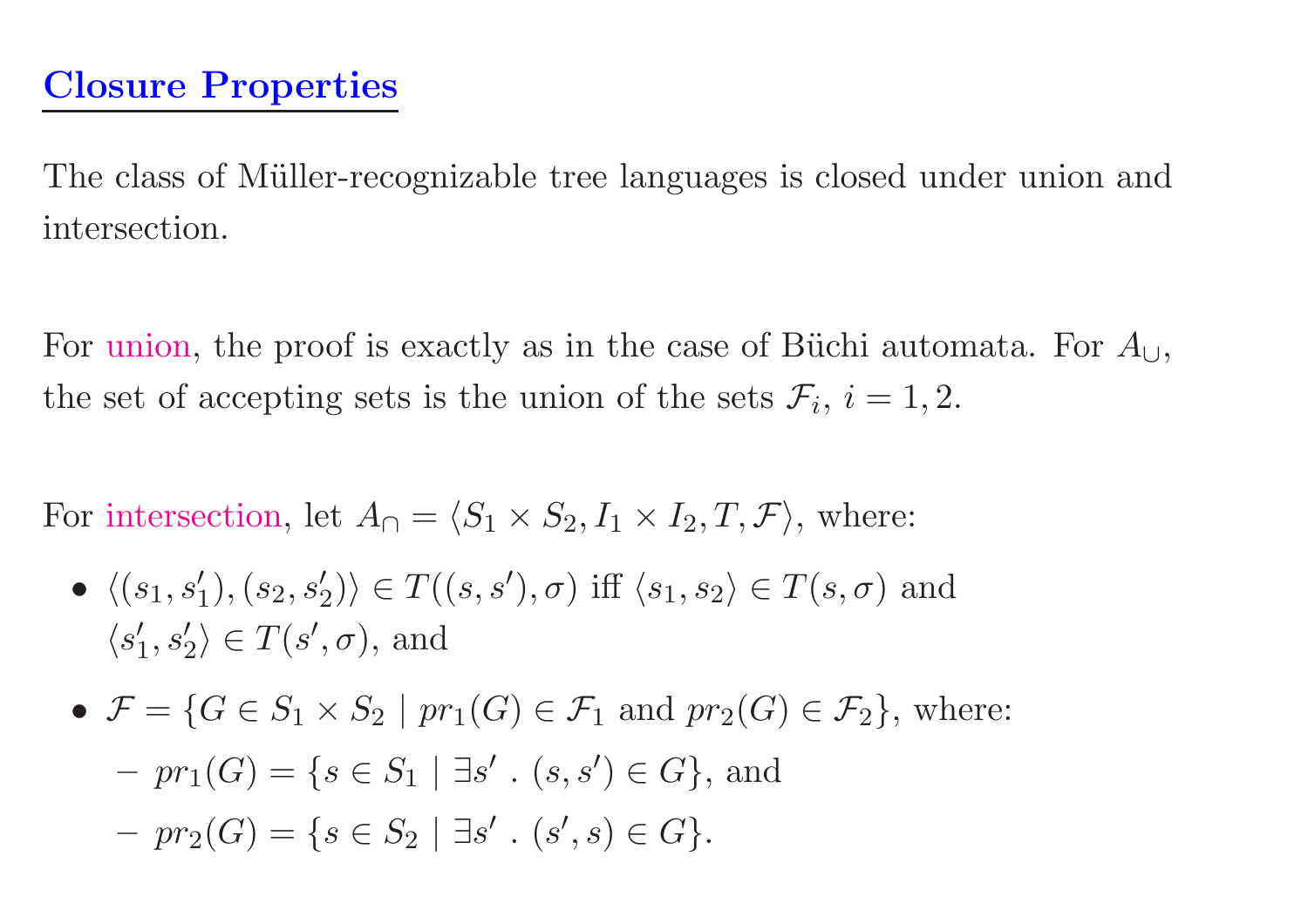# Rabin Automata on Infinite Trees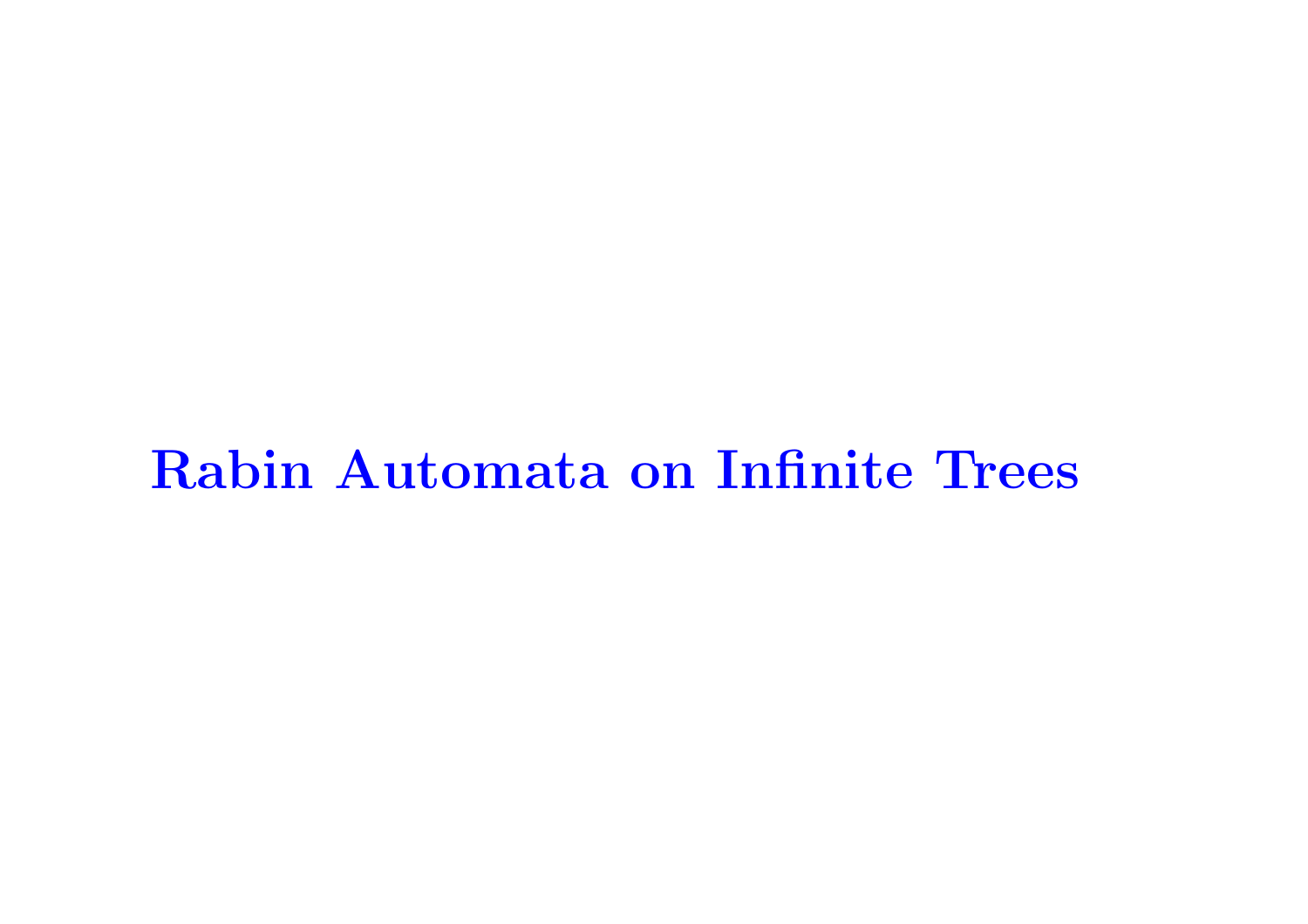#### Definition

A Rabin tree automaton  $\Sigma$  is  $A = \langle S, I, T, \Omega \rangle$ , where:

- $S$  is a finite set of states,
- $I \subseteq S$  is a set of *initial states*,
- $T : S \times \Sigma \rightarrow 2^{S \times S}$  is the transition function,
- $\Omega = \{ \langle N_1, P_1 \rangle, \ldots, \langle P_n, N_n \rangle \}$  is the set of accepting pairs.

A run  $\pi$  of A over t is said to be *accepting*, if and only if for every path  $\sigma$ in t there exists a pair  $\langle N_i, P_i \rangle \in \Omega$  such that:

$$
\inf(\pi_{|\sigma}) \cap N_i = \emptyset
$$
 and  $\inf(\pi_{|\sigma}) \cap P_i \neq \emptyset$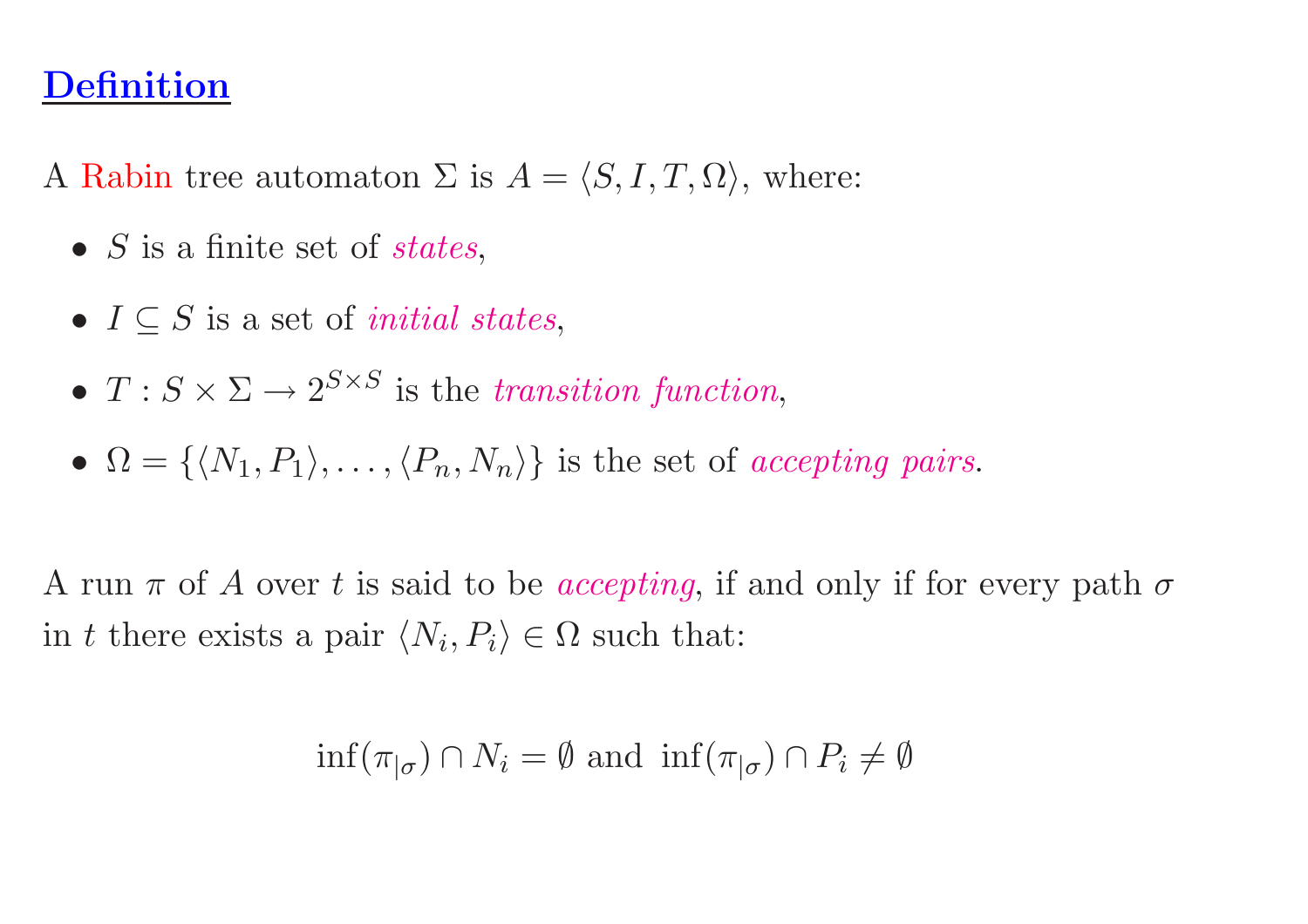# Büchi, Müller and Rabin

For every Büchi tree automaton  $A$  there exists a Rabin tree automaton  $B$ , such that  $\mathcal{L}(A) = \mathcal{L}(B)$ , but not viceversa.

For every Müller tree automaton  $A$  there exists a Rabin tree automaton B, such that  $\mathcal{L}(A) = \mathcal{L}(B)$ , and viceversa.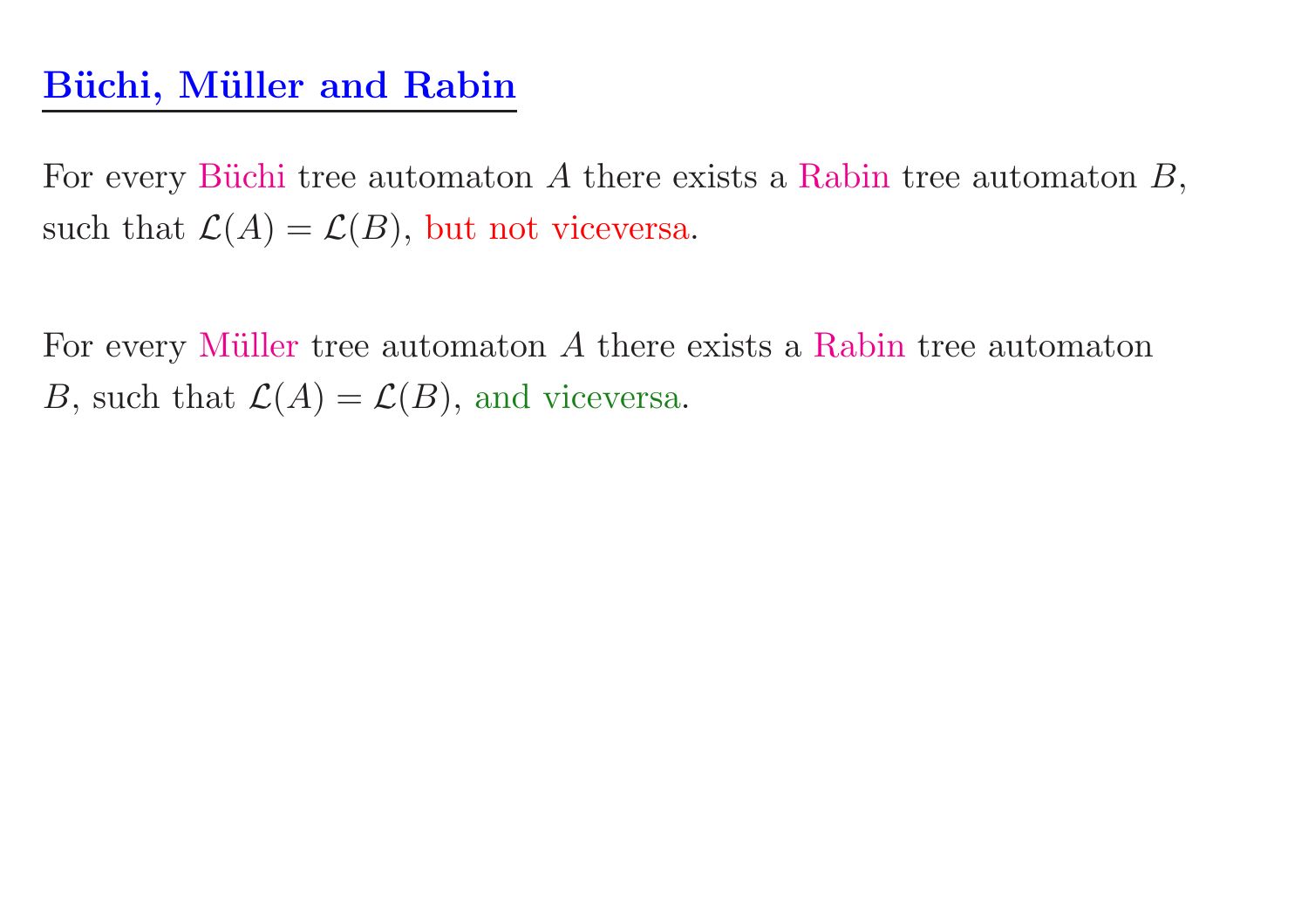# The Rabin Complementation Theorem

Theorem <sup>2</sup> (Rabin '69) The class of Rabin-recognizable tree languages is closed under complement.

The class of Rabin-recognizable tree languages is closed under union and intersection.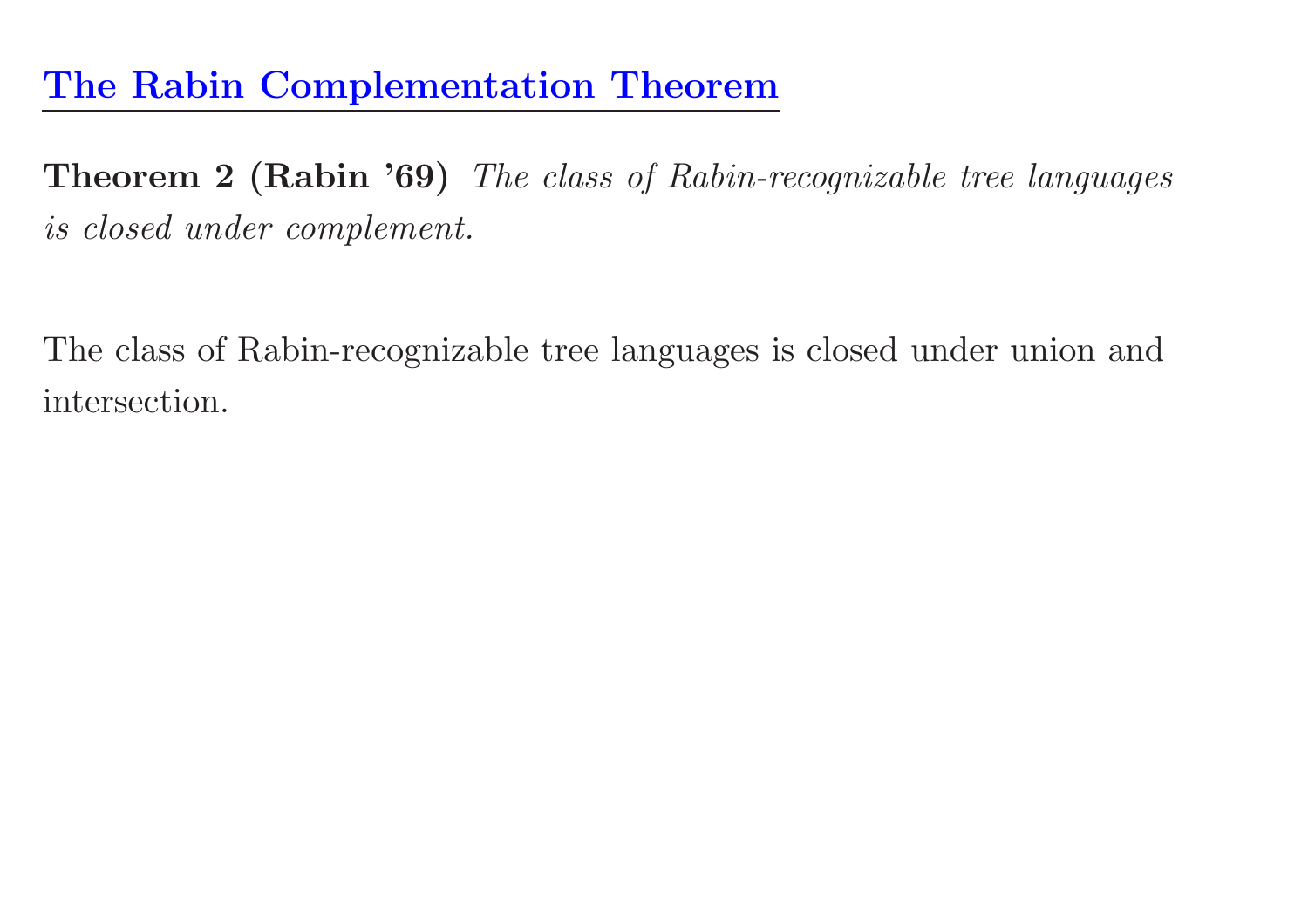# Emptiness of Rabin Automata

Given an alphabet  $\Sigma$ , an infinite tree  $t \in \mathcal{T}^{\omega}(\Sigma)$  is said to be regular if there are only finitely many distinct subtrees  $t_u$  of  $t$ , where  $u \in \{0,1\}^*$ .

**Example 1** The infinite binary tree  $f(g(f(\ldots), f(\ldots)), g(f(\ldots), f(\ldots)))$ is regular.  $\square$ 

Theorem <sup>3</sup> (Rabin '72)

- 1. Any non-empty Rabin-recognizable set of trees contains <sup>a</sup> regular tree.
- 2. The emptiness problem for Rabin tree automata is decidable.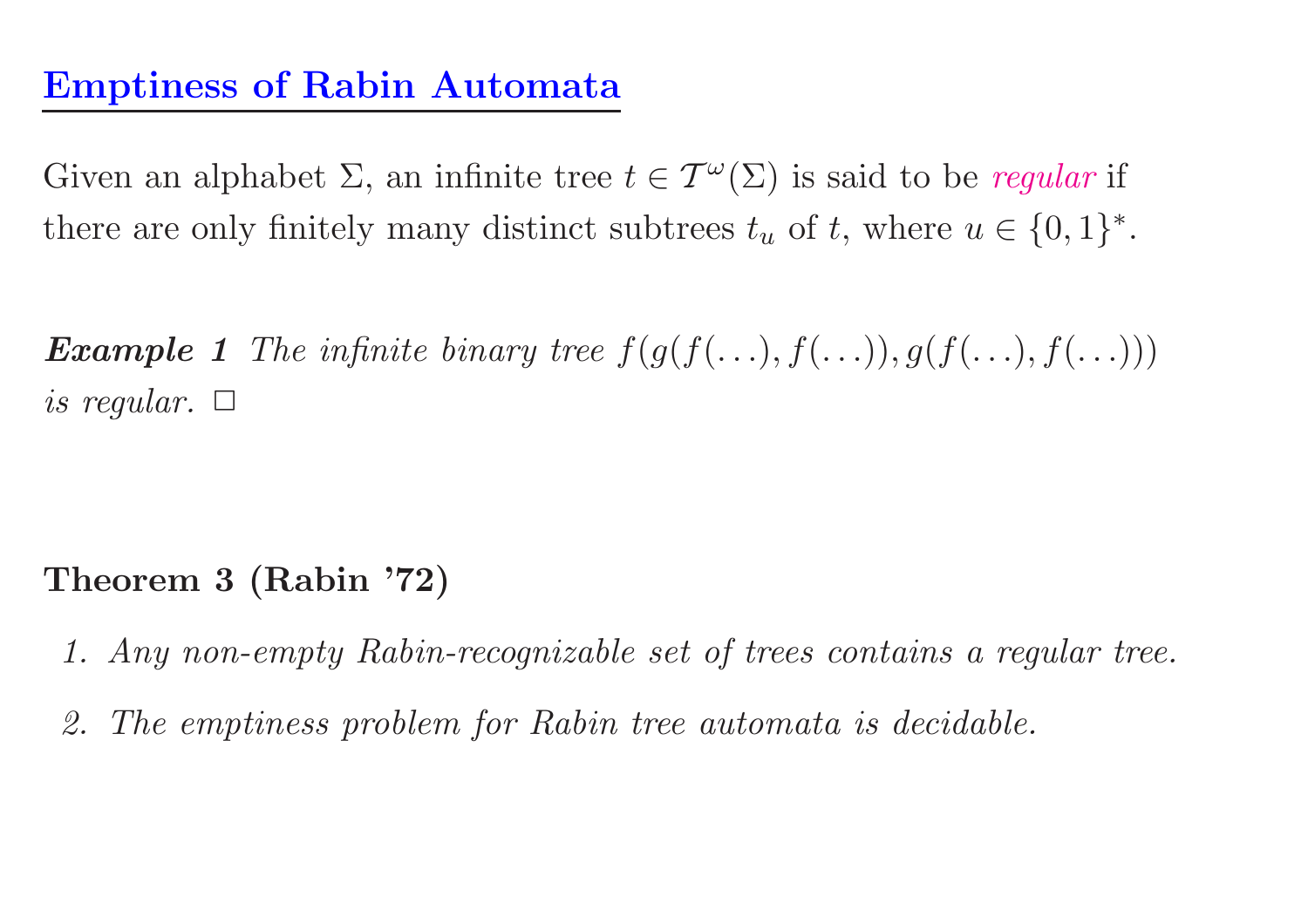### Reduction to empty alphabet

Let  $A = \langle S, I, T, \Omega \rangle$  be a Rabin tree automaton over  $\Sigma$ , such that  $\mathcal{L}(A) \neq \emptyset$ , where  $\Omega = \{ \langle N_1, P_1 \rangle, \dots, \langle N_n, P_n \rangle \}.$ 

Let  $A' = \langle S \times \Sigma, I \times \Sigma, T', \Omega' \rangle$ , where:

- $\bullet \ \langle (s_1,\sigma_1), (s_2,\sigma_2) \rangle \in T'((s,\sigma)) \text{ iff } \langle s_1,s_2 \rangle \in T(s,\sigma), \text{ and } \sigma_1,\sigma_2 \in \Sigma.$
- $\Omega' = \{ \langle N_1 \times \Sigma, P_1 \times \Sigma \rangle, \ldots, \langle N_n \times \Sigma, P_n \times \Sigma \rangle \}.$

The successful runs of A' are pairs  $(\pi, t)$ , where  $t \in \mathcal{L}(A)$ , and  $\pi$  is a successful run of  $A$  on  $t$ .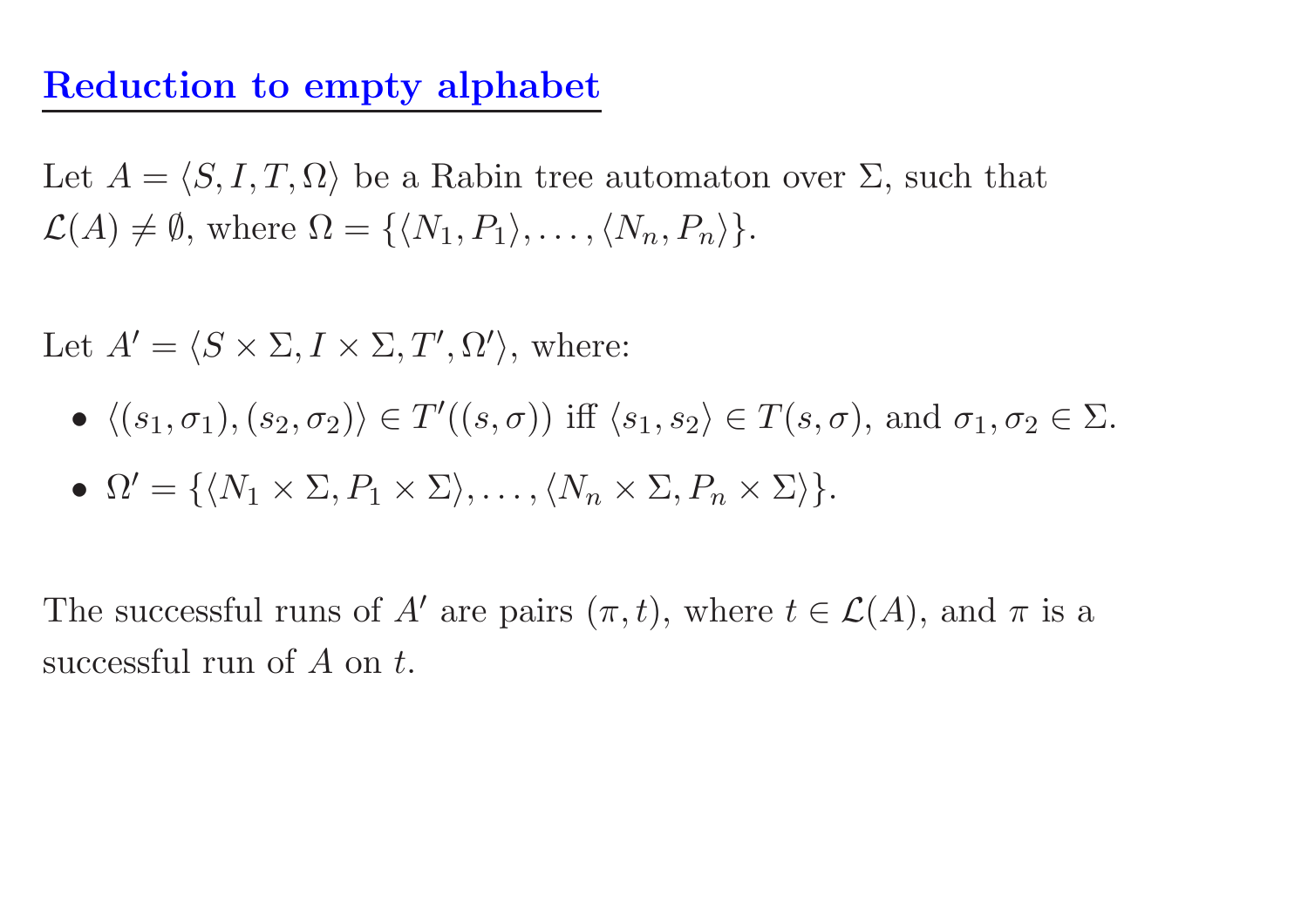# Regular successful runs

For any Rabin tree automaton  $A$ , there exists a Rabin tree automaton  $A'$ with one initial state such that  $\mathcal{L}(A) = \mathcal{L}(A')$ .

Consider a Rabin tree automaton  $A = \langle S, s_0, T, \Omega \rangle$  over the empty alphabet, and let  $\pi$  be a successful run of  $A$ .

Claim 1 If A has a successful run, A has also a regular successful run.

A state  $s \in S$  is said to be *live* if  $s \neq s_0$  and  $\langle s_1, s_2 \rangle \in T(s)$  for some  $s_1, s_2 \in S$ , where either  $s_1 \neq s$  or  $s_2 \neq s$ .

By induction on  $n =$  the number of live states in A.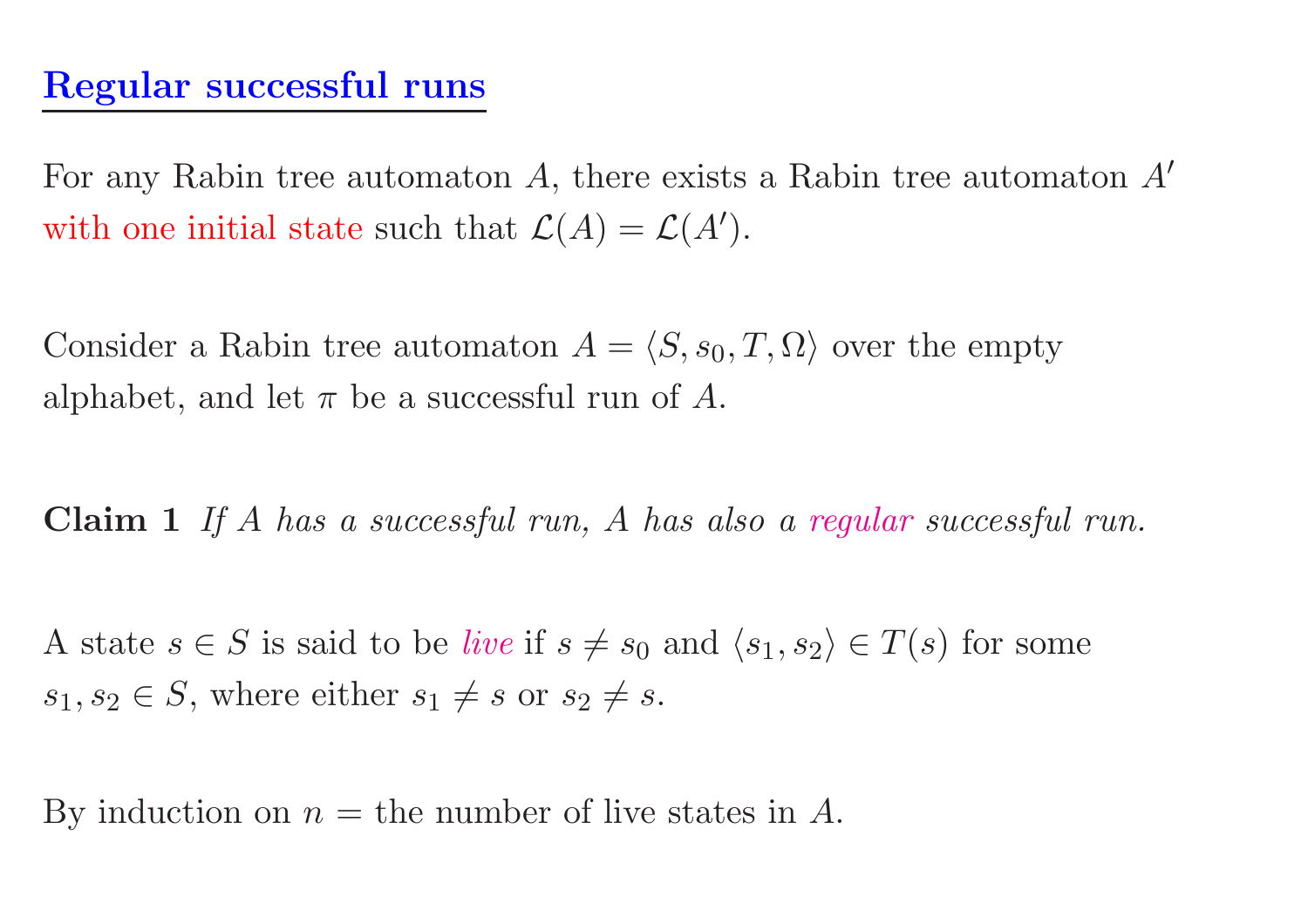#### Regular successful runs

If  $n = 0, \pi(\epsilon) = s_0$  and  $\pi(p) = s$ , for all  $p \in dom(\pi)$ , and  $s \in S$  non-live.

**Case 1** If some live state in A is missing on  $\pi$ , apply the induction hypothesis.

**Case 2** All states of A appear on  $\pi$ , and there is a position  $u \in \{0,1\}^*$ such that  $\pi(u) = s$  is live, but some live state s' does not appear in  $\pi_u$ .

Let  $\pi_1 = \pi \setminus \pi_u$  and  $\pi_2 = \pi_u$ . Both  $\pi_1$  and  $\pi_2$  are runs of automata with  $n-1$  live states, hence there exists successful regular runs  $\pi'_1$  and  $\pi'_2$  of these automata. The desired run is  $\pi'_1$  $_{1}^{\prime}$   $\cdot_{s}$   $\pi_{2}^{\prime}$  $2\cdot$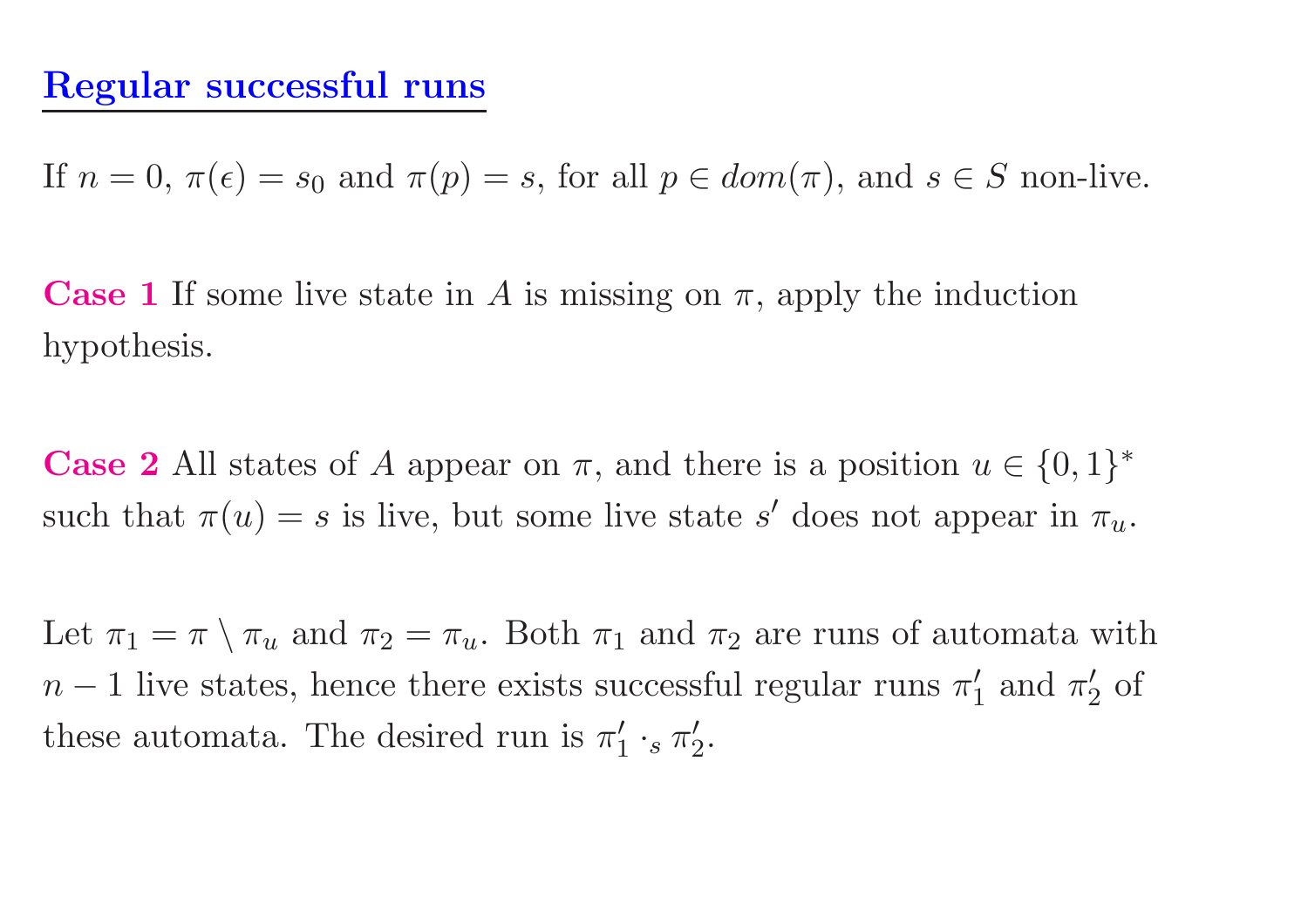### Regular successful runs

**Case 3** All live states appear in any subtree of  $\pi$ . Let  $\sigma$  be a path in  $\pi$ consisting of all the live states appearing again and again, and only of the live states, with the exception of  $\pi(\lambda)$ . Q: Why does  $\sigma$  exist?

There exists  $\langle N, P \rangle \in \Omega$ , such that  $\inf(\sigma) \cap N = \emptyset$  and  $\inf(\sigma) \cap P \neq \emptyset$ . Then N contains only non-live states.

Let  $s \in \inf(\sigma) \cap P$  and  $u, v$  be the 1<sup>st</sup> and  $2^{nd}$  positions such that  $\sigma(u)=\sigma(v)=s.$ 

Let  $\pi_1 = \pi \setminus \pi_u$  and  $\pi_2 = \pi_u \setminus \pi_v$ . Both  $\pi_1$  and  $\pi_2$  are runs of automata with  $n-1$  live states, hence there exists successful regular runs  $\pi'_1$  and  $\pi'_2$ 2 of these automata. The desired run is  $\pi'$  $_1' \cdot_s \pi_2'$ 2  $\omega s$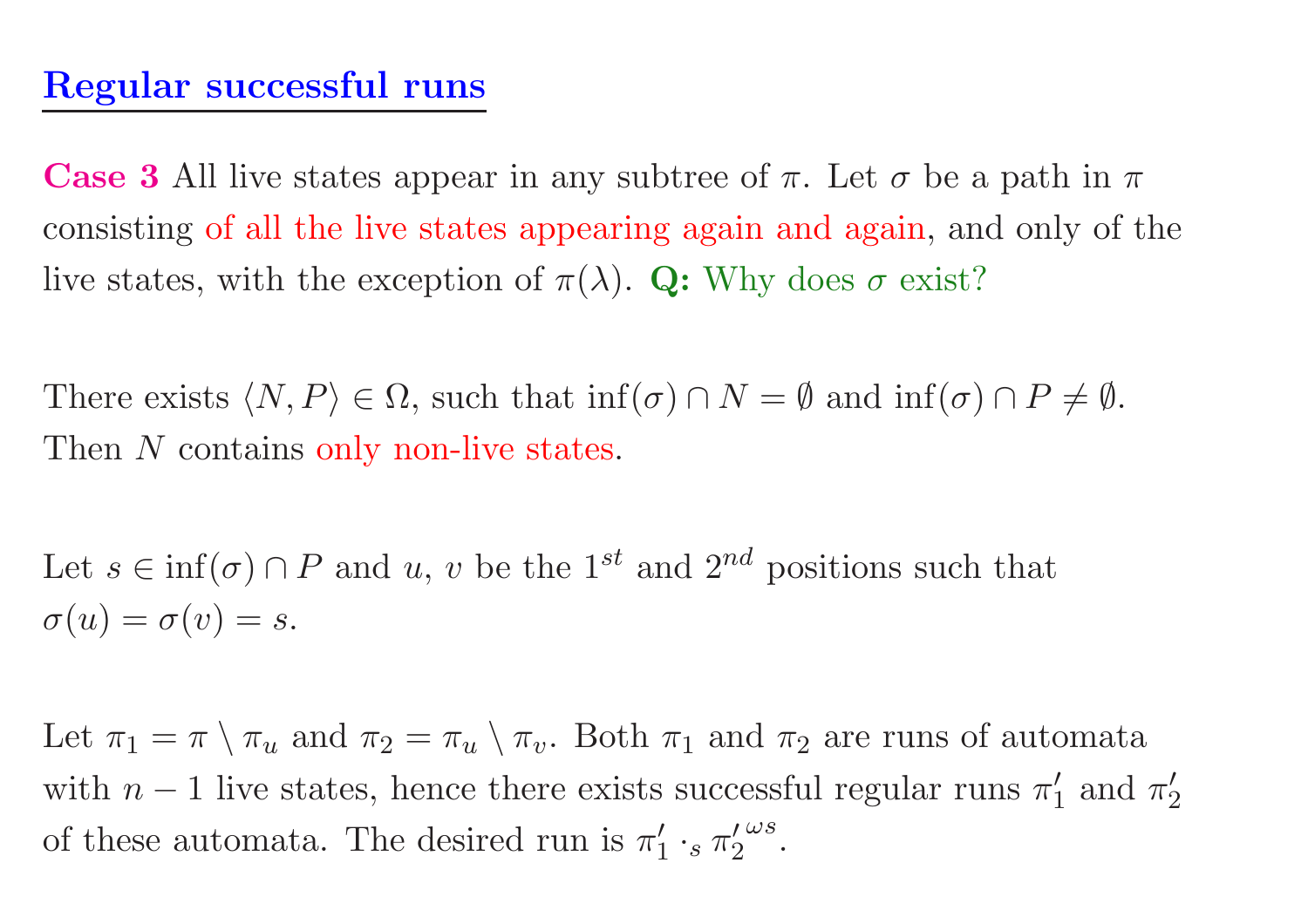# The Emptiness Problem

Let  $A$  be an input-free Rabin tree automaton with  $n$  live states.

We derive  $A_{n-1}, A_{n-2}, \ldots, A_0$  from A, having  $n-1, n-2, \ldots$  0 live states.

If A has <sup>a</sup> successful run, then it it has <sup>a</sup> regular run, composed of runs of  $A_{n-1},A_{n-2},\ldots,A_0.$ 

So it is enough to check emptiness of  $A_{n-1}, A_{n-2}, \ldots, A_0$ .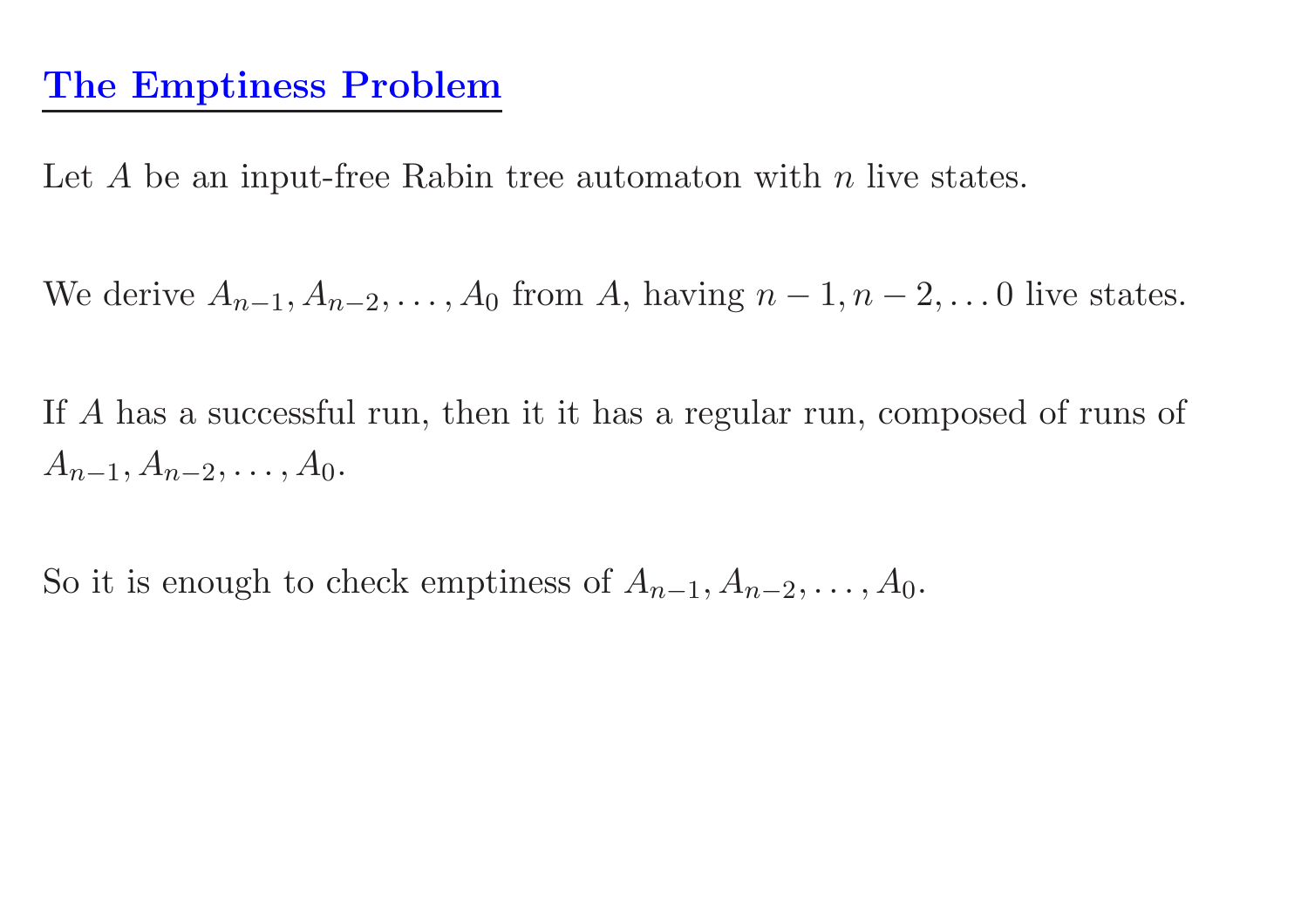# ${\bf R}$ abin Automata, SkS and S $\omega {\bf S}$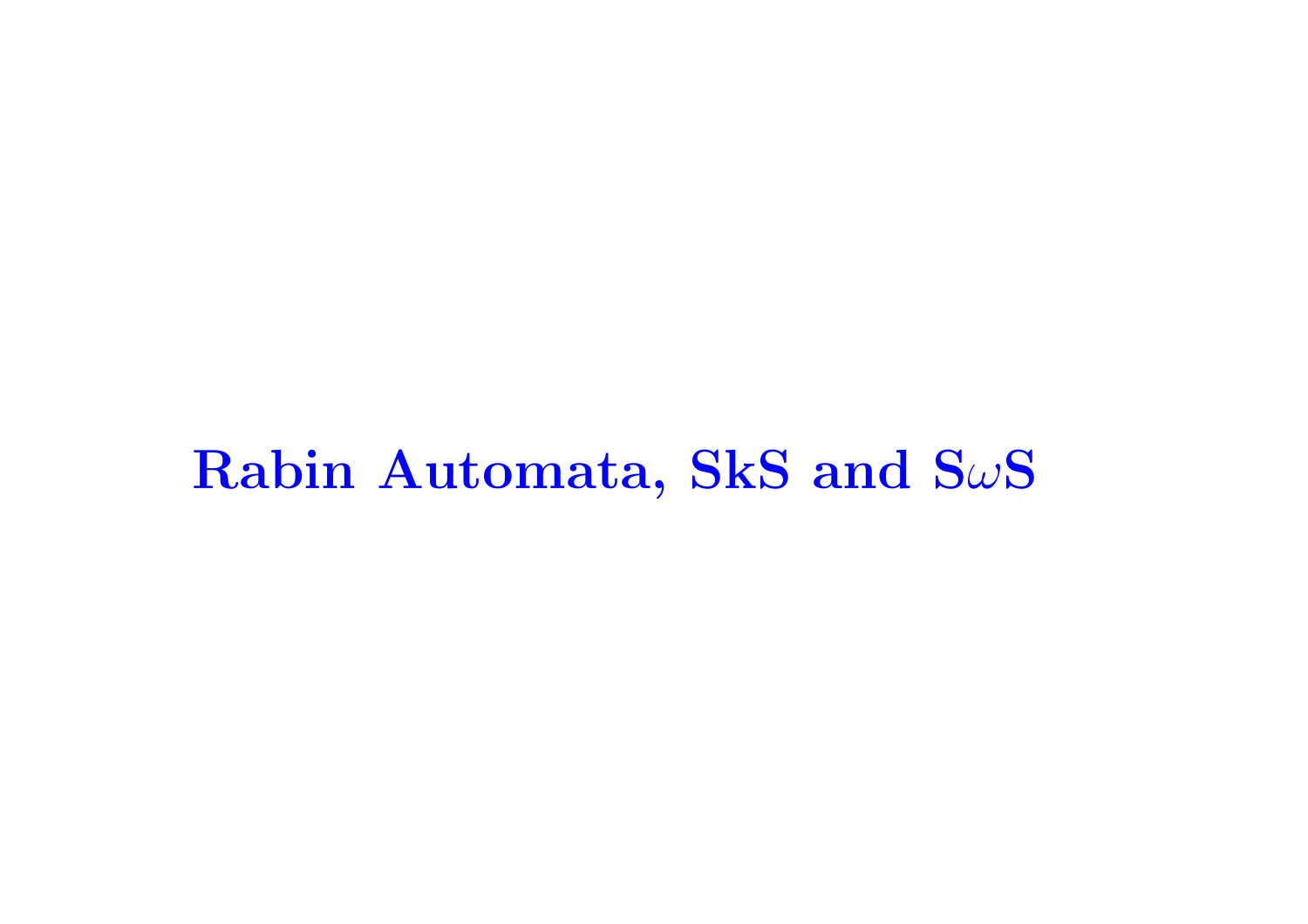# Defining infinite paths

We say that a set of positions  $X$  is linear iff the following holds:

$$
linear(X) : (\forall x, y \cdot X(x) \land X(y) \to x \le y \lor y \le x)
$$

 $X$  is a path iff:

 $path(X) : linear(X) \land \forall Y : linear(Y) \land X \subseteq Y \rightarrow X = Y$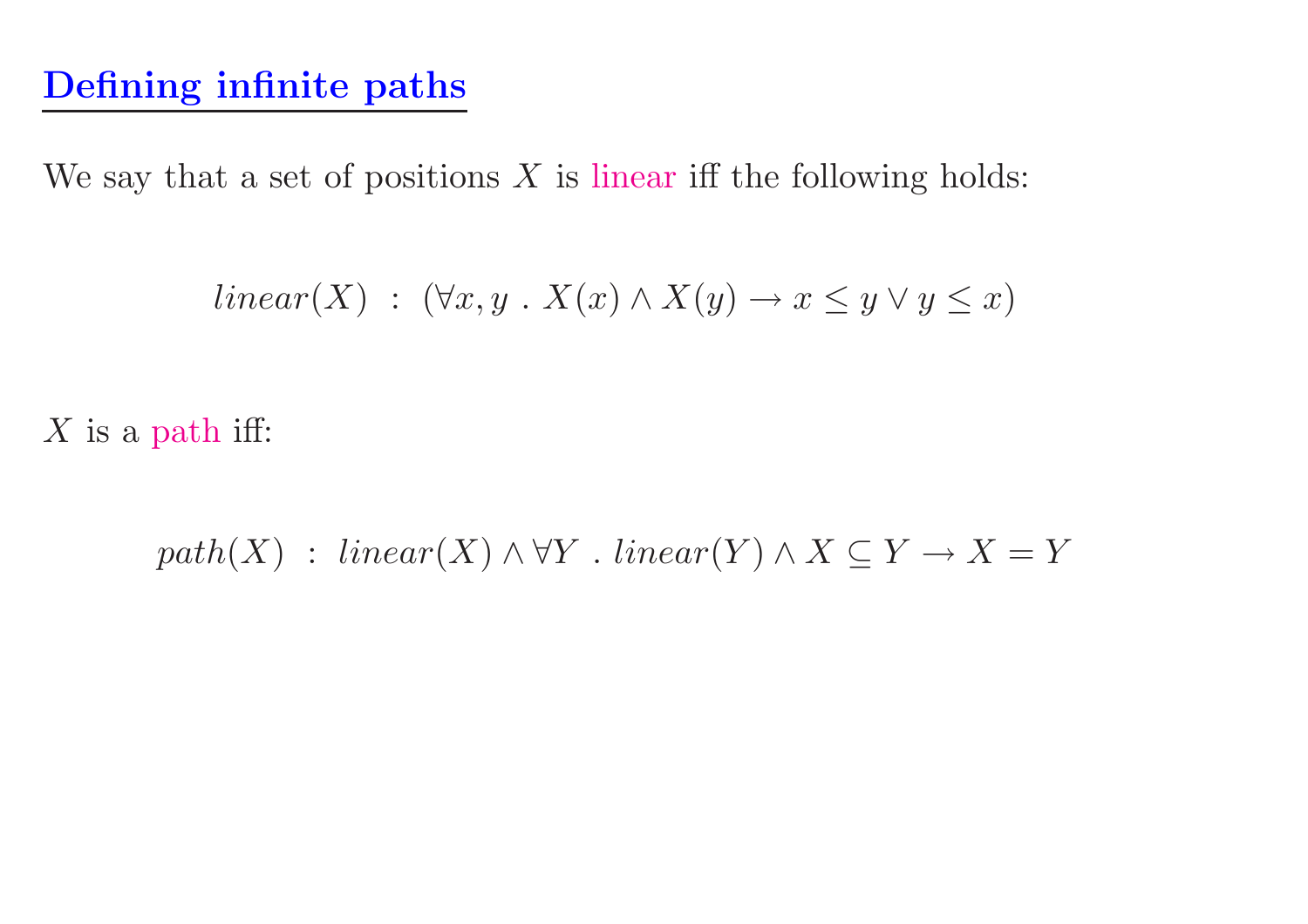#### From Automata to Formulae

Let  $A = \langle S, I, T, \Omega \rangle$  be a Rabin tree automaton, where  $S = \{s_1, \ldots, s_p\}.$ 

Let  $\vec{Y} = \{Y_1, \ldots, Y_p\}$  be set variables.

If  $X$  denotes a path, state  $i$  appears infinitely often in  $X$  iff:

$$
inf_i(X) : \forall x \cdot X(x) \to \exists y \cdot x \leq y \wedge X(y) \wedge Y_i(y)
$$

The formula expressing the accepting condition is:

$$
\Phi_{\Omega}(\vec{Y}) \; : \; \forall X \; \text{. } path(X) \to \bigvee_{\langle N, P \rangle \in \Omega} \Big( \bigwedge_{s_i \in N} \neg inf_i(X) \; \wedge \; \bigvee_{s_i \in P} inf_i(X) \Big)
$$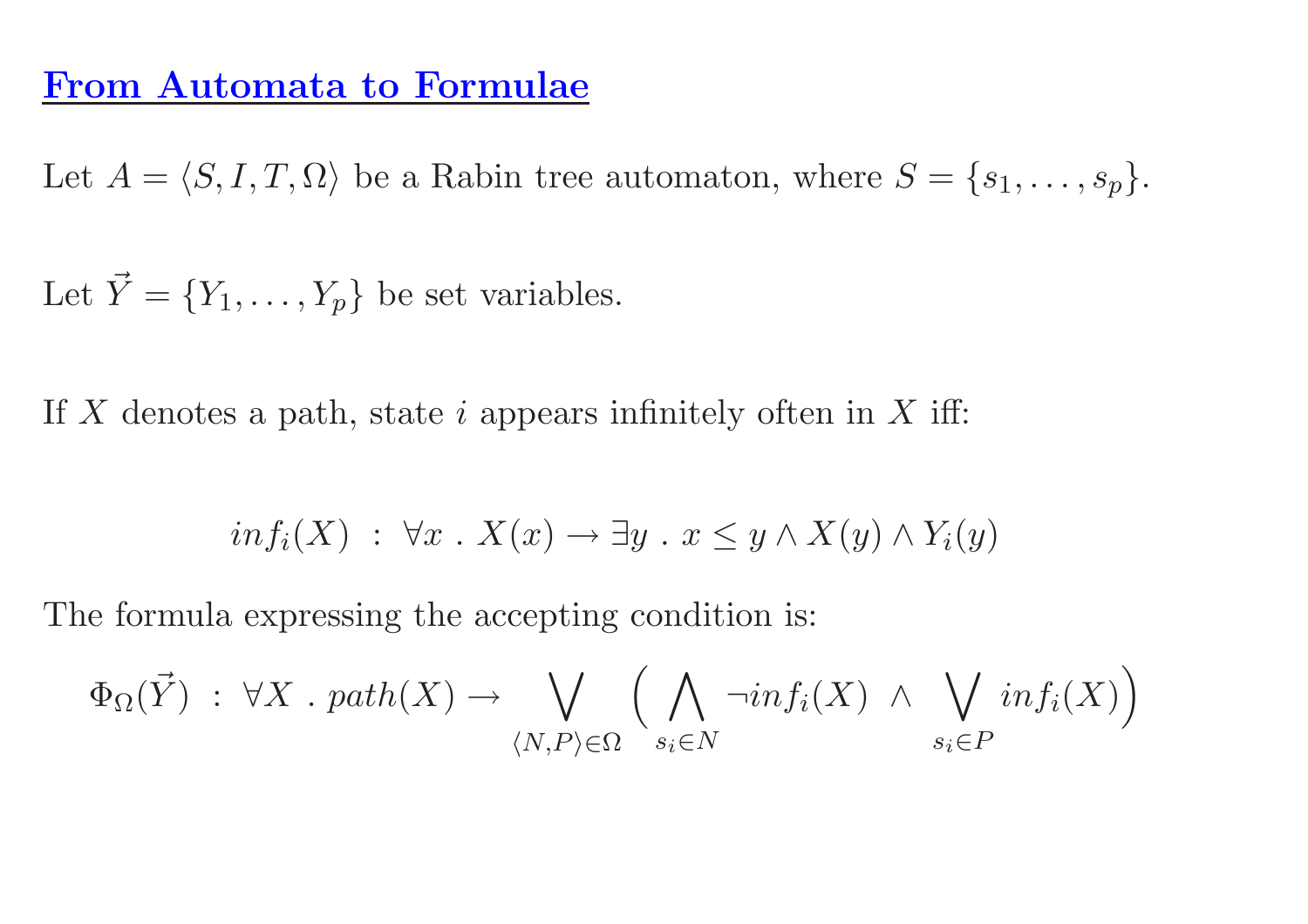**Theorem 4** Given an alphabet  $\Sigma$ , a tree language  $L \subseteq \mathcal{T}^{\omega}(\Sigma)$  is definable in S2S iff it is rational.

Corollary 1 The SAT problem for S2S is decidable.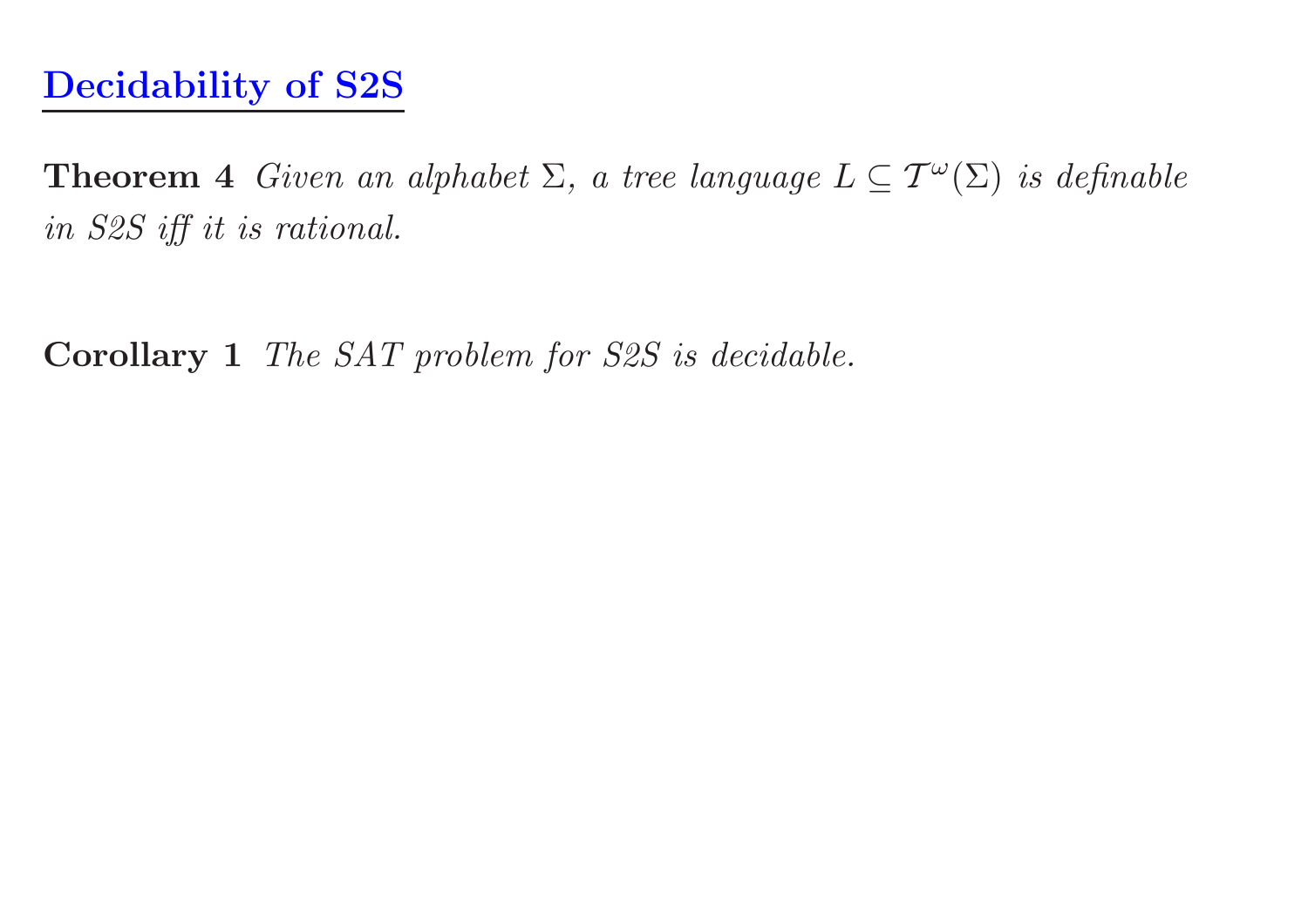# Obtaining Decidability Results by Reduction

Suppose we have a logic  $\mathcal L$  interpreted over the domain  $\mathcal D$ , such that the following problem is decidable:

for each formula  $\varphi$  of  $\mathcal L$  there exists  $\mathfrak m \in \mathcal D$  such that  $\mathfrak m \models \varphi$ 

Then we can prove the same thing for another logic  $\mathcal{L}'$  interpreted over  $\mathcal{D}'$ iff there exists functions  $\Delta: \mathcal{D}' \to \mathcal{D}$  and  $\Lambda: \mathcal{L}' \to \mathcal{L}$  such that for all  $\mathfrak{m}' \in D'$  and  $\varphi' \in \mathcal{L}$  we have:

$$
\mathfrak{m}'\models\varphi'\iff\Delta(\mathfrak{m}')\models\Lambda(\varphi')
$$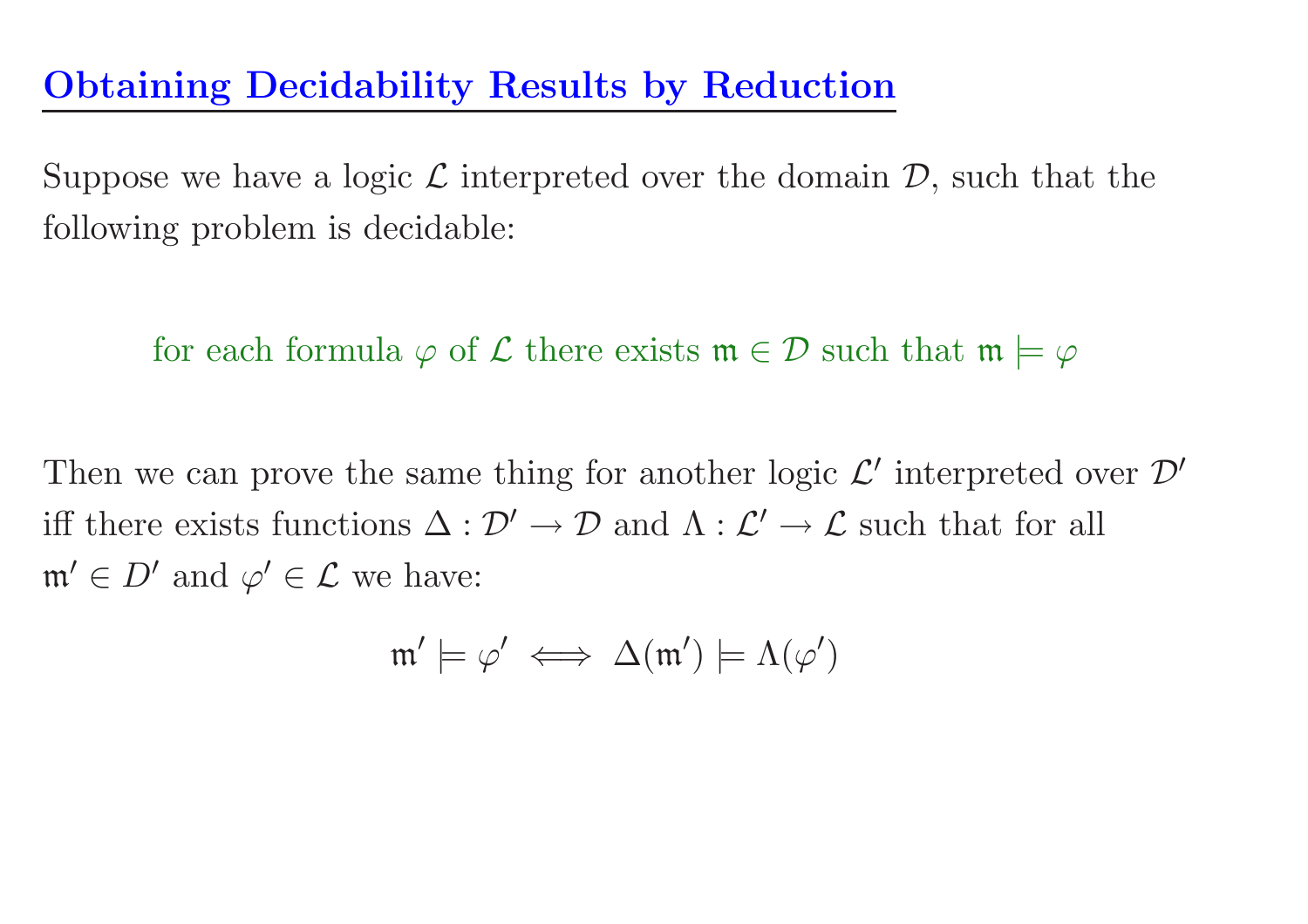#### Decidability of  $S\omega S$

Every tree  $t : \mathbb{N}^* \to \Sigma$  can be encoded as  $t' : \{0,1\}^* \to \Sigma$ .

Let 
$$
D = \{\epsilon\} \cup \bigcup_{n_1, ..., n_k \in \mathbb{N}} \{1^{n_1} 01^{n_2} 0 \dots 1^{n_k} 0 \mid k \ge 1, n_i \ge 1, 1 \le i \le k\}.
$$

Embedding the domain of  $S\omega S$  into S2S:

$$
D(x) : \exists z \forall y \ . \ (z \le y) \land x = z \ \lor
$$
  

$$
\left(s_1(z) \le x \land \exists y \ . \ z < y \land s_0(y) = x \land \forall y \ . \ (s_0(y) < x \rightarrow s_1(s_0(y)) < x)\right)
$$